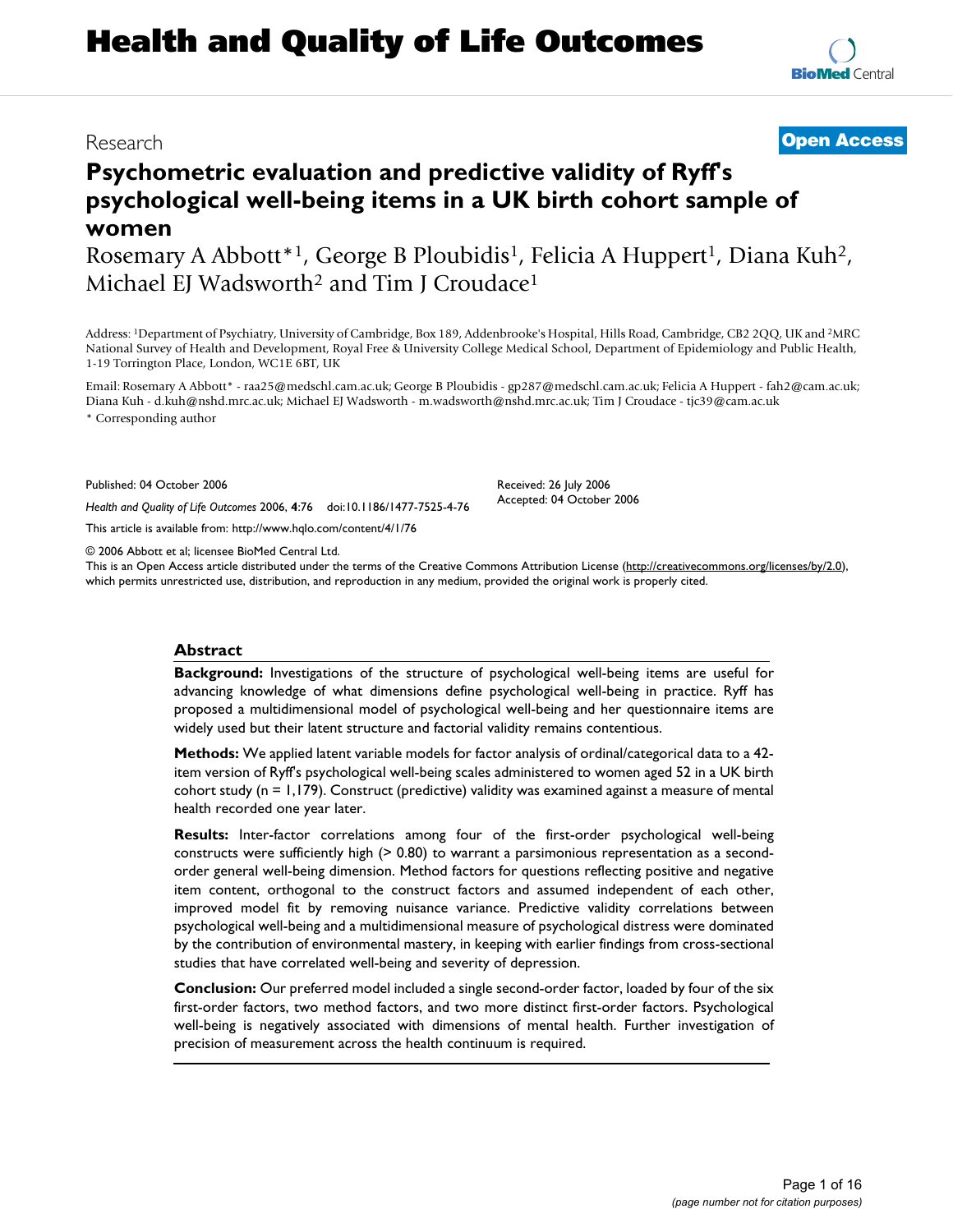# **Background**

Recent years have seen a widening interest in research on aspects of well-being [1-4]. Extensive research on subjective well-being (SWB) which focuses mainly on how people feel, e.g. positive affect, negative affect and life satisfaction (see review by Diener et al.) [5], has begun to be complemented by a heightened interest in how well people perceive aspects of their functioning, e.g. the extent to which they feel they are in control of their lives, feel that what they do is meaningful and worthwhile, and have good relationships with others e.g. [6,7]. This perspective is often referred to as psychological well-being (PWB) and is based on a eudaimonic perspective, rather than the hedonic perspective of subjective well-being research.

This new focus has necessitated the theoretical development of new constructs as well as questionnaire items to measure psychological well-being in clinical and population samples. The work of Ryff and colleagues has been at the forefront of this endeavour.

Ryff's scales of Psychological Well-being [8,9] were designed to measure six theoretically motivated constructs of psychological well-being: autonomy – independence and self-determination; environmental mastery – the ability to manage one's life; personal growth – being open to new experiences; positive relations with others– having satisfying high quality relationships; purpose in life – believing that one's life is meaningful; and self-acceptance – a positive attitude towards oneself and one's past life.

Despite the widespread interest in Ryff's theoretical framework, and application of the Ryff PWB items, the psychometric properties of the proposed sub-scales remain contentious. In particular there has been concern over issues of factorial validity and distinctiveness. Do the items intended to measure each theoretical domain, really do so? Do the items capture information from more than one domain? Are fewer dimensions actually revealed by empirical data collected to test the multidimensional theory?

Previous psychometric studies of the Ryff PWB are summarised in Table 1. To date no independent investigation of the factorial validity of Ryff's well-being items has unequivocally supported the *a priori* six-factor structure. Authors of existing studies either challenge the value of so many theoretical constructs, whose scores correlate >0.8 or 0.9, or have not confirmed the fit of the proposed model [10-14]

Many of these studies have reached similar conclusions despite the analysis of different short and long forms of the Ryff scales. As shown in Table 1, versions with different numbers of items have been applied in a variety of settings and samples. The original instrument included 120 items (20 per dimension) but shorter versions comprising 84 items (14 per dimension), 54 items (9 per dimension), 42 items (7 per dimension) and 18 items (3 per dimension) are now widely used. It is important to note that the overlap among items in the alternative versions of the Ryff scales is limited; for example, the 18-item version has only six items in common with the 42-item version, one item for each dimension.

Ryff's own studies [7,9] have reported high correlations among scores for the constructs that were proposed as independent. It is possible that the measures may not, in practice, adequately operationalise the constructs proposed by her theory. For example, in Ryff's first study, which employed 120 items, the inter-correlations among factor scores for the six dimensions ranged from 0.32 to 0.76. Associations were particularly strong between personal growth and purpose in life; self-acceptance and purpose in life; and environmental mastery and selfacceptance [9]. Indeed, the magnitude of these inter-factor associations prompted Ryff and Keyes [7] to estimate a second-order factor model which invoked a general PWB factor to explain associations among the first-order constructs, so clearly they acknowledged the high interdependencies among the six factors.

In a psychometric investigation of multi-samples, Springer & Hauser [14] factor analysed Ryff PWB items from three large North American studies; the Wisconsin Longitudinal Survey (42-items and 12-items); MIDUS – Midlife in the United States (18-items) and the National Survey of Families and Households (NSFH II) (18-items). Their results, based on internal construct validity arguments alone, seem to provide yet further evidence that the Ryff PWB items may either measure less than six distinct constructs, or that the theoretical constructs exist at two levels of definition.

Psychometric studies of multi-item questionnaires often see a need to isolate components of response tendency that are due to methodological features e.g. design or wording of items [15,16]. Springer & Hauser [14] introduced a single latent variable (a method factor) to isolate the covariance among responses common to all negatively worded Ryff items. In their study, this component of their model was found to considerably improve model fit. In their response [17] to a commentary on their conclusions by Ryff and Singer [18] they reported a test of a 4 factor model based on the four most highly correlated dimensions (environmental mastery, personal growth, purpose in life and self-acceptance) and compared this to a 4-factor model using the same items but where item allocation was based on positive and negative wording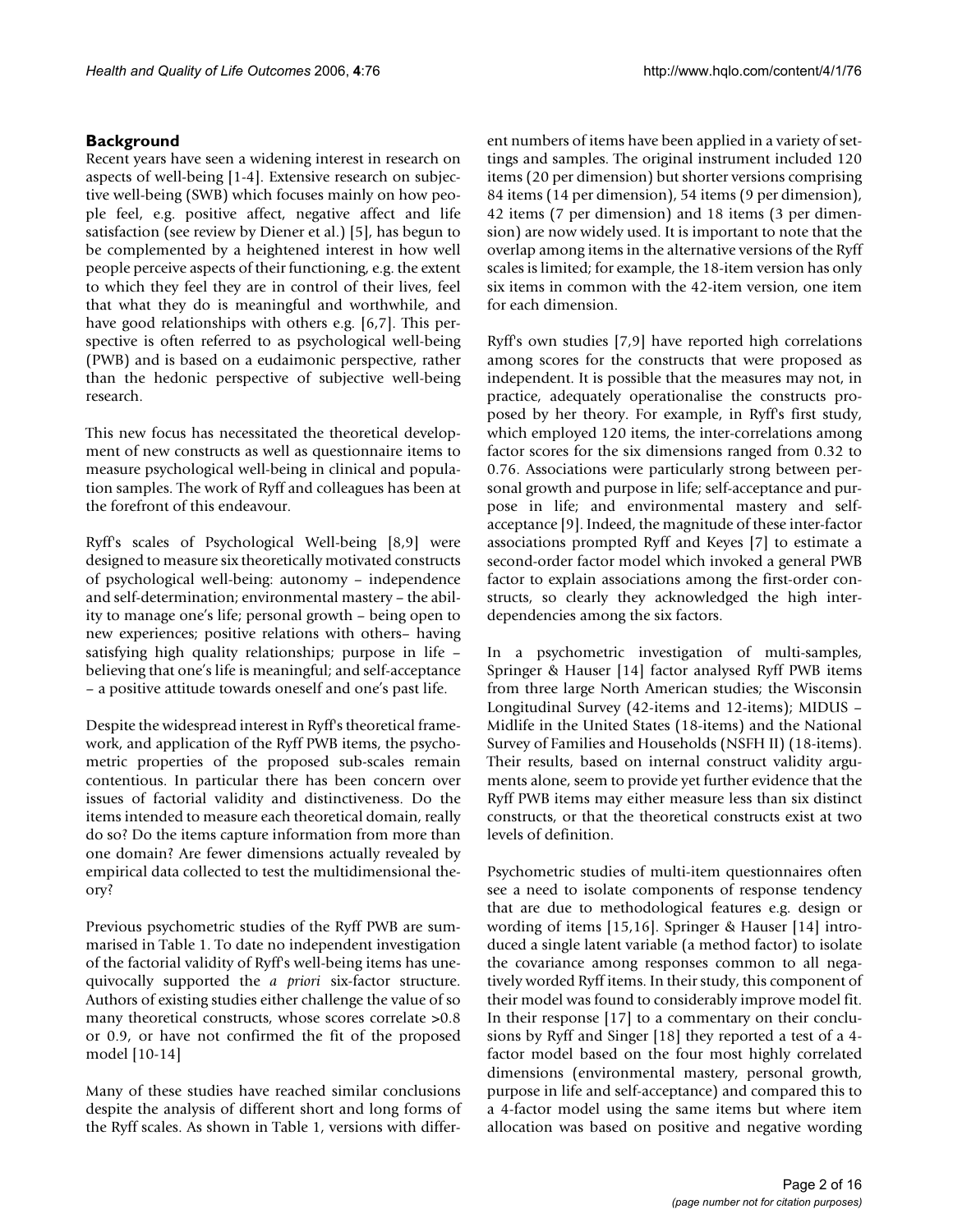| able 1: Summary of psychometric studies of Ryff's Scales of Psychological Well-being |  |
|--------------------------------------------------------------------------------------|--|
|                                                                                      |  |

| Author                                                                               |          | Date No. of items Sample size Sample |                |                                                                                                                                                                | Analysis method                                                                                   | Summary of results                                                                                                                                                                                                                                                                                                                                                                                                           |
|--------------------------------------------------------------------------------------|----------|--------------------------------------|----------------|----------------------------------------------------------------------------------------------------------------------------------------------------------------|---------------------------------------------------------------------------------------------------|------------------------------------------------------------------------------------------------------------------------------------------------------------------------------------------------------------------------------------------------------------------------------------------------------------------------------------------------------------------------------------------------------------------------------|
| Ryff, CD.                                                                            | 1989 120 |                                      | 321            | Community volunteers; 3<br>age groups: young adults<br>(mean age $= 19.3$ years, s.d.<br>1.6; midlife (49.9, 9.4) and<br>older adults (75.0; 7.1). F =<br>60%. | Correlational analysis                                                                            | Inter-factor correlations of a priori 6F model .32-.76; (highest: E with S = .76; S<br>with $P = .72$ ; P with $G = .72$ ; P with E .66); internal consistency coefficients<br>$0.86 - 0.93$ .                                                                                                                                                                                                                               |
| Ryff, CD & Keyes, CL.                                                                | 1995 18  |                                      | 1,108          | Midlife in the United States<br>(MIDUS). (Mean age = $45.6$ ,<br>$(4.8)$ ; F = 59%.                                                                            | LISREL 7.2 PRELIS<br><b>WLS</b> estimation<br>continuous                                          | Tested 6F model (BIC -167.6 df = 120), 6F with $2^{nd}$ order (BIC -166.0, df =<br>129) and unidimensional model (-38.2, $df = 135$ ). Inter-factor correlations<br>0.30-0.85. (Highest E with S .85)                                                                                                                                                                                                                        |
| Clark, PJ, Marshall VW,<br>Ryff CD, Wheaton, B.                                      | 2001 18  |                                      | 4,960          | Canadian Study of Health &<br>Aging (mean age $= 76$ )                                                                                                         | <b>EOS ML estimation</b><br>(continuous)                                                          | Tested 1-6F models. Found low internal consistency & reliability for all models,<br>some low factor loadings and a large number of cross-loadings. A priori 6F<br>model (CFI = $0.77$ ). Preferred solution $-6F$ model with 4 cross-loadings                                                                                                                                                                                |
| Kafka GJ & Kozma A.                                                                  | 2002     | 120                                  | 277            | Canadian students (mean<br>$age = 21.3, 3.8$ F = 67%.                                                                                                          | Principal components<br>analysis with varimax<br>rotation.                                        | Unrestricted model extracted 15 factors; a model restricted to 6F did not<br>correspond to a-priori Ryff dimensions*.                                                                                                                                                                                                                                                                                                        |
| Van Dierendonck, D.                                                                  |          | 2004 84 54<br>18#                    | 233 420        | Dutch students (mean age =<br>22, 6); $F = 67%$<br>Dutch professionals (mean<br>$age = 36, 8$ ; F = 31%.                                                       | CFA - LISREL 8.5 ML<br>estimation                                                                 | A-priori 6F with 2 <sup>nd</sup> order returned lower AIC than other models (e.g. IF, 2F<br>negative and positive, 5F & 6F) but CFI unacceptably low = 0.65 (84-item), 0.73<br>(54-item); 0.88 (18-item). Factorial validity only acceptable for 18-item version,<br>but internal consistency was below acceptable limits for 84, 54 & 18-item.                                                                              |
|                                                                                      |          | 54                                   | 420            | Dutch professionals (mean<br>$age = 36, 8$ ; F = 31%.                                                                                                          |                                                                                                   |                                                                                                                                                                                                                                                                                                                                                                                                                              |
| Cheng, ST, Chan, AC.                                                                 | 2005     | - 24                                 | 1,259          | Chinese aged 18-86 (mean<br>age 44.7, 16.6); F = 82%,<br>volunteers at hospitals in<br>Hong Kong                                                               | $CFA - LISREL (8.52)$ /<br>PRELIS with ML<br>estimation.                                          | 6F model (CFI = 0.93); IF (CFI = 0.88) and $6F + 2^{nd}$ order (CFI 0.92). Initial<br>CFA on 18-item scale with poorer model fit and low internal consistency than<br>their revised 24-item version.                                                                                                                                                                                                                         |
| Springer, KW, Hauser, RM. 2006                                                       |          | -42                                  | 6,282          | Wisconsin Longitudinal                                                                                                                                         | <b>CFA-LISREL/PRELIS</b>                                                                          | Tested a range of models (including IF, 6F + 2 <sup>nd</sup> order). 6F a-priori model with                                                                                                                                                                                                                                                                                                                                  |
|                                                                                      |          | 12<br>18                             | 6,038<br>2,731 | Survey<br>MIDUS (25-74 yrs)                                                                                                                                    | Estimator = WLS<br>(Polychoric                                                                    | correlated negative method factor, correlated errors for adjacent questions<br>and 3 error correlations had lowest BIC; although model fit criteria was poor.                                                                                                                                                                                                                                                                |
|                                                                                      |          | 8                                    | 9,240          | National Survey of Families<br>and Households NSFH II                                                                                                          | correlations)<br>Adjustment for<br>correlated negative<br>method factor and<br>adjacent questions | High inter-factor correlations for all dimensions (.72-.97) Highest E with S; P<br>with S.                                                                                                                                                                                                                                                                                                                                   |
|                                                                                      |          | 8                                    | 2,731          | MIDUS (25-74 yrs)                                                                                                                                              |                                                                                                   |                                                                                                                                                                                                                                                                                                                                                                                                                              |
|                                                                                      |          | 18                                   | 9,240          | National Survey of Families<br>and Households NSFH II                                                                                                          |                                                                                                   |                                                                                                                                                                                                                                                                                                                                                                                                                              |
| Abbott, RA, Ploubdis, GB,<br>Huppert, FA, Kuh, D,<br>Wadsworth, MJ, Croudace,<br>TJ. | 2006 42  |                                      | 1,179          | National Survey of Health &<br>Development (UK) Women<br>age 52.                                                                                               | CFA Mplus (3.1)<br>rWLS estimator.<br>Negative & positive<br>method factors<br>(uncorrelated)     | Tested a range of models (including random allocation unidimensional, $6F + 2^{nd}$<br>order). Method factors (orthogonal to the constructs and each other) for<br>questions reflecting positive and negative item content improved model fit.<br>Preferred model included a single 2 <sup>nd</sup> order factor, loaded by 4 first-order<br>factors (E,G,P,S), two method factors, and 2 distinct first-order factors (A,R) |

Sample characteristics are restricted to that derived from original sources. 6F = six-factor model; M = Males; F = females; Age = (*mean, standard deviation*) where known. A = autonomy, E = environmental mastery, G = personal growth, P = purpose in life, R = positive relations with others, S = self acceptance. CFA = confirmatory factor analyses; WLS = weighted least squares; ML = maximum likelihood estimation, rWLS = robust weighted least squares, AIC = Akaike information criteria; CFI = comparative fit index. # In Van Dierendoncks (2004) study the 18-item scale was tested by extracting the relevant questions from the 54-item version.\* Kafka & Kozma (2002) – An additional analysis included the Satisfaction with Life Scale (SWLS) and Memorial University of Newfoundland Scale of Happiness (MUNSH). Three factors were extracted with eigenvalues over 1.0. Factor 1 – E,G,P,S; factor 2 – MUNSH & SWLS; factor 3 – A, R.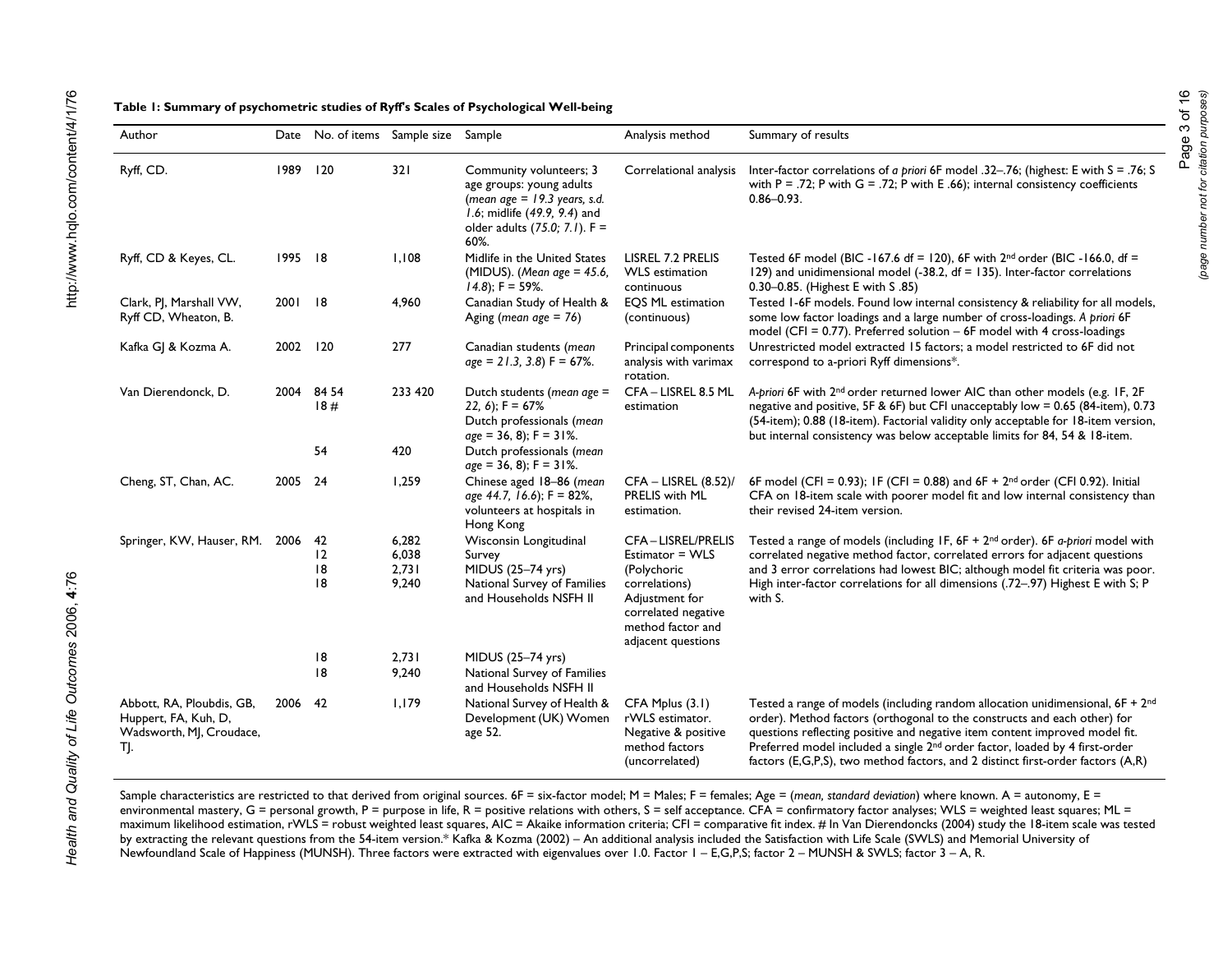and position (i.e. earlier or later) in the instrument. They demonstrated similar indices of model fit between the two models.

The penultimate column of Table 1 reports the factor analysis method used by existing psychometric studies. Most existing work has examined the dimensionality of Ryff PWB items using the traditional linear factor model, which assumes that responses are continuous scores on an interval scale metric [7,11,12]. Hauser and Springer's analysis [14,17] was performed using a factor model that provide an ordinal/graded treatment of the Likert style response scales. Model estimation was based on polychoric correlation among items and weighted least squares methodologies (WLS). They argued that application of the standard linear model was inappropriate. Application of linear statistical models to ordinal data can result in biased estimates of factor loadings [19-22]. Categorical data factor analyses models are considered to be more theoretically appropriate in their statistical underpinnings for Likert scaled (ordinal) data [23-26]

In addition to these considerations that have focused entirely on issues of internal construct and factorial validity of the Ryff PWB items, it is important to consider evidence for the construct validity of the PWB in relation to other dimensions of mental health and well-being.

Ryff [7] reported correlations from three cross-sectional studies that included measures of happiness, life satisfaction and depression in addition to PWB items. Positive associations were found between measures of happiness and life satisfaction and all PWB dimensions but with the strongest correlations for self-acceptance and environmental mastery. Conversely, the severity of depressive symptoms were negatively associated with all PWB dimensions, but with the strongest negative correlations again evident for environmental mastery and self-acceptance. In a small European sample of Swedish white collar workers ( $N = 91$ ) Lindfors [27] reported a correlation of -0.61 between the score on a short screening measure for minor psychiatric morbidity (the 12-item General Health Questionnaire) [28] using a total (sum) score from the 18-item Ryff. These results suggest 1) some overlap between reported psychological well-being and the absence of depressive symptoms, and 2) positive associations with other measures of subjective well-being. More external construct validity evidence is desirable since the convergent and divergent validity of PWB measures is still not well-understood. Longitudinal studies of PWB and related constructs are of value since it is of intrinsic interest to examine the consequences of PWB for other outcomes, and to contribute new data on predictive validity, which is currently absent. The existing studies are limited

by being based almost solely on concurrent self-report data.

Motivated by the controversy over the dimensionality of Ryff PWB items and methodological developments described in existing studies (Table 1) we aimed to provide the first independent examination of the *a priori* structure of the Ryff PWB items in a UK population-based sample. In doing so we use methods that are theoretically appropriate for factor analysis of ordinal data and compare the fit of models with the following components:

a) single (unidimensional) versus multi-factor (multidimensional) models,

b) incorporation of method factors

c) consideration of hierarchical models with second-order factors

Because few studies have reported any prospective consequence or correlates of population variations in levels of PWB we also examine the predictive validity i.e. the longitudinal association between the PWB constructs and a summary measure of psychological distress comprising the 28-item General Health Questionnaire [29].

# **Methods**

# *Sample*

The sample comprised participants from the Medical Research Council's National Survey of Health and Development (NSHD), the 1946 British birth cohort study. The NSHD is a stratified sample of singleton births occurring to married parents in England, Scotland and Wales during the week of 3–9 March 1946 (see [30,31]). The sample comprised 5,362 individuals (2,547 women) and data have been collected regularly since childhood. The representativeness of the study sample has been well documented [30,31]. A comparison of the sample retained at age 43 and 53 with population census data has shown that the NSHD survey members are generally representative of the national population of a similar age [32].

An annual sub-study of women's health in midlife was undertaken by postal questionnaire between the ages of 47–54. This study included 1,778 (70%) of the original cohort of women; the others had died (6%), previously refused to take part (12%) or lived abroad and were not in contact with the study or could not be traced (13%). The Ryff PWB was sent to the 1,421 women who had completed at least one women's health questionnaire in the previous 2 years. The representativeness of the sample of women who completed the Ryff items at age 52 has not been established in the same terms with respect to population census data. However, we compared the sample of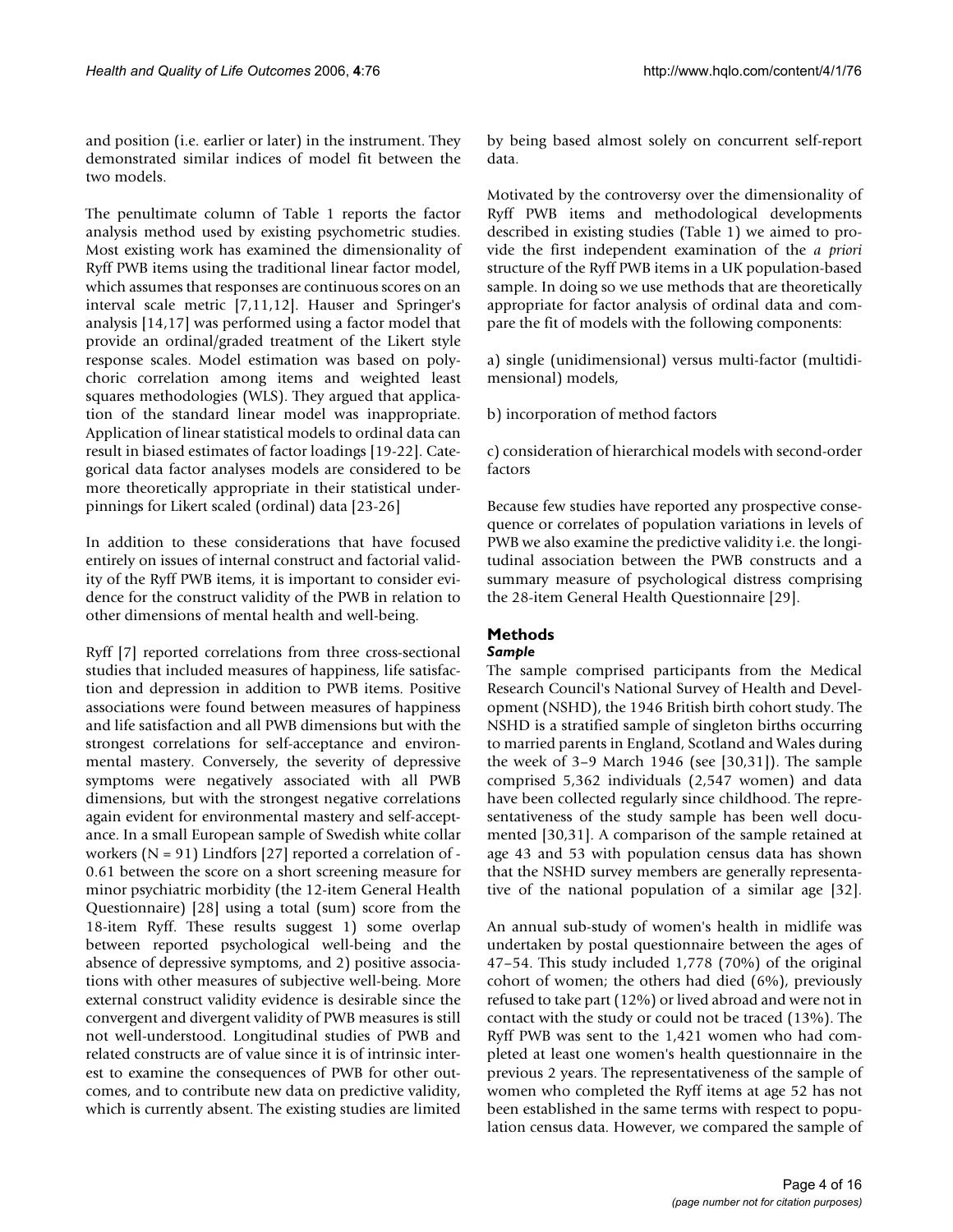# **Table 2: Response frequencies, Ryff 42-item Psychological Well-Being Scale (N = 1214\*).**

|                 |                                                                                                           | $\mathbf{I}$ | 2    | 3    | 4     | 5     | 6     | Missing |
|-----------------|-----------------------------------------------------------------------------------------------------------|--------------|------|------|-------|-------|-------|---------|
| <b>AUTONOMY</b> |                                                                                                           | %            | ℅    | ℅    | ℅     | %     | %     | ℅       |
| $AI+$           | I am not afraid to voice my opinions even when they are in opposition to<br>the opinions of most people   | 4.0          | 11.5 | 10.7 | 19.9  | 34.8  | 16.7  | 2.7     |
| $A2+$           | My decisions are not usually influenced by what everyone else is doing                                    | 4.0          | 8.8  | 12.9 | 20.6  | 34.9  | 16.9  | 2.0     |
| A4+             | I have confidence in my opinions even if they are contrary to the general                                 | 2.6          | 5.4  | 10.8 | 24. I | 35.8  | 18.9  | 2.4     |
|                 | consensus                                                                                                 |              |      |      |       |       |       |         |
| $A6+$           | Being happy with myself is more important than having others approve of<br>me                             | 1.5          | 4. I | 10.0 | 17.9  | 29.4  | 35.2  | 1.9     |
| A3-             | I tend to worry what other people think of me                                                             | 19.8         | 15.0 | 9.6  | 29.4  | 14.3  | 10.I  | 1.8     |
| A5-             | I often change my mind about decisions if my friends and family disagree                                  | 12.1         | 20.3 | 19.4 | 28. I | 13.8  | 3.5   | 2.9     |
|                 |                                                                                                           |              |      |      |       |       |       |         |
| A7-             | It is difficult for me to voice my own opinions on controversial matters                                  | 23.6         | 21.3 | 15.I | 18.7  | 11.8  | 6.8   | 2.7     |
|                 | <b>ENVIRONMENTAL MASTERY</b>                                                                              |              |      |      |       |       |       |         |
| $E2+$           | I am quite good at managing the many responsibilities of my daily life                                    | 1.7          | 1.6  | 2.3  | 10.2  | 39.9  | 42.5  | 1.8     |
| E4+             | I generally do a good job of taking care of my personal finances and affairs                              | 2.4          | 2.4  | 3.0  | 11.9  | 36.1  | 42.0  | 2.1     |
| E5+             | I am good at juggling my time so that I can fit everything in that needs to be                            | 2.9          | 6.0  | 7.0  | 14.9  | 35. I | 32.0  | 2.1     |
|                 | done                                                                                                      |              |      |      |       |       |       |         |
| E7+             | I have been able to build a home and a lifestyle for myself that is much to<br>my liking                  | 2.7          | 2.5  | 5.6  | 16.3  | 33.5  | 37.2  | 2.1     |
| EI-             | I do not fit very well with the people and the community around me                                        | 53.6         | 23.4 | 6.9  | 6.7   | 4.8   | 2.5   | 2.1     |
| E3-             | I often feel overwhelmed by my responsibilities                                                           | 28.0         | 21.4 | 15.0 | 19.0  | 9.8   | 4.7   | 2.1     |
| E6-             | I have difficulty arranging my life in a way that is satisfying to me                                     | 25.2         | 25.5 | 15.7 | 16.6  | 10.0  | 4.9   | 2.3     |
|                 |                                                                                                           |              |      |      |       |       |       |         |
|                 | <b>PERSONAL GROWTH</b>                                                                                    |              |      |      |       |       |       |         |
| $G3+$           | I think it is important to have new experiences that challenge how you<br>think about the world           | 2.2          | 4.3  | 8.4  | 24.3  | 29.7  | 29.5  | 1.6     |
| $G5+$           | I have the sense that I have developed a lot as a person over time                                        | 2.5          | 3.4  | 7.9  | 22.8  | 34.4  | 26.5  | 2.5     |
| GI-             | I am not interested in activities that will expand my horizons                                            | 41.9         | 24.7 | 11.9 | 10.3  | 6.8   | 2.0   | 2.4     |
| G2-             | I don't want to try new ways of doing things - my life is fine the way it is                              | 15.2         | 26.5 | 20.4 | 11.9  | 15.6  | 8.5   | 1.9     |
| G4-             | When I think about it, I haven't really improved much as a person over the years                          | 33.3         | 27.5 | 13.2 | 9.6   | 10.0  | 4.5   | 1.8     |
| G6-             | I do not enjoy being in new situations that require me to change my old familiar                          | 16.2         | 19.5 | 16.8 | 23.3  | 12.9  | 8.6   | 2.6     |
|                 | ways of doing things                                                                                      |              |      |      |       |       |       |         |
| G7-             | There is a truth in the saying that you can't teach an old dog new tricks                                 | 23.9         | 21.1 | 16.0 | 16.I  | 11.9  | 8.6   | 2.5     |
|                 | <b>POSITIVE RELATIONS WITH OTHERS</b>                                                                     |              |      |      |       |       |       |         |
| RI+             | Most people see me as loving and affectionate                                                             | 1.6          | 2.5  | 5.3  | 15.1  | 43.0  | 29.9  | 2.6     |
| $R3+$           | I enjoy personal and mutual conversations with family members or friends                                  | 1.0          | 1.6  | 2.1  | 8.3   | 25.8  | 59.7  | 1.4     |
| R6+             | People would describe me as a giving person, willing to share my time with                                | IJ           | 1.1  | 3.5  | 17.2  | 37.2  | 37.6  | 2.2     |
|                 | others                                                                                                    |              |      |      |       |       |       |         |
| R7+             | I know that I can trust my friends and they know that they can trust me                                   | 0.9          | 1.1  | 2.4  | 8.7   | 28.9  | 55.8  | 2.1     |
| R2-             | I often feel lonely because I have few close friends with whom to share my<br>concerns                    | 42.8         | 18.6 | 9.6  | 13.5  | 7. I  | 7. I  | 1.3     |
| R4-             | l don't have many people who want to listen when I need to talk                                           | 36.4         | 25.0 | 11.2 | 12.2  | 9.3   | 4. I  | 1.7     |
| R5-             | It seems to me that most other people have more friends than I do                                         | 32.5         | 20.4 | 12.3 | 16.0  | 10.0  | 6.0   | 2.8     |
|                 |                                                                                                           |              |      |      |       |       |       |         |
|                 | <b>PURPOSE IN LIFE</b>                                                                                    |              |      |      |       |       |       |         |
| P5+             | I am an active person in carrying out the plans I set for myself                                          | 1.8          | 2.9  | 7.6  | 24.3  | 35.0  | 26. I | 2.3     |
| $P7+$           | I enjoy making plans for the future and working to make them a reality                                    | 2.4          | 4.3  | 11.5 | 22.2  | 30.6  | 25.7  | 3.2     |
| $PI-$           | I tend to focus on the present, because the future nearly always brings me<br>problems                    | 28.9         | 22.5 | 12.2 | 13.1  | 12.3  | 6.4   | 4.6     |
| P2-             | My daily activities often seem trivial and unimportant to me                                              | 34.7         | 23.0 | 10.5 | 15.3  | 9.4   | 5.2   | 2.0     |
| P3-             | I don't have a good sense of what it is I am trying to accomplish in life                                 | 27.9         | 22.7 | 11.8 | 17.4  | 11.5  | 5.5   | 3.1     |
| P4-             | I used to set goals for myself, but that now seems a waste of time                                        | 31.2         | 25.0 | 15.7 | 16.0  | 7.2   | 2.3   | 2.6     |
| P6-             | I sometime feel I have done all there is to do in life                                                    | 50.7         | 20.9 | 10.8 | 7.6   | 4.4   | 3.5   | 2.1     |
|                 |                                                                                                           |              |      |      |       |       |       |         |
|                 | <b>SELF-ACCEPTANCE</b>                                                                                    |              |      |      |       |       |       |         |
| $S2+$           | I have made some mistakes in the past, but feel that all in all everything has<br>worked out for the best | 4.5          | 4.9  | 8.3  | 17.5  | 33.0  | 29.2  | 2.5     |
| $S5+$           | The past had its ups and downs, but in general I wouldn't want to change it                               | 6.9          | 6.5  | 10.7 | 14.8  | 30.3  | 28.0  | 2.7     |
| $S6+$           | When I compare myself with friends and acquaintances, it makes me feel                                    | 4.0          | 6.0  | 12.2 | 23.3  | 30.3  | 21.2  | 3.0     |
|                 | good about who I am                                                                                       |              |      |      |       |       |       |         |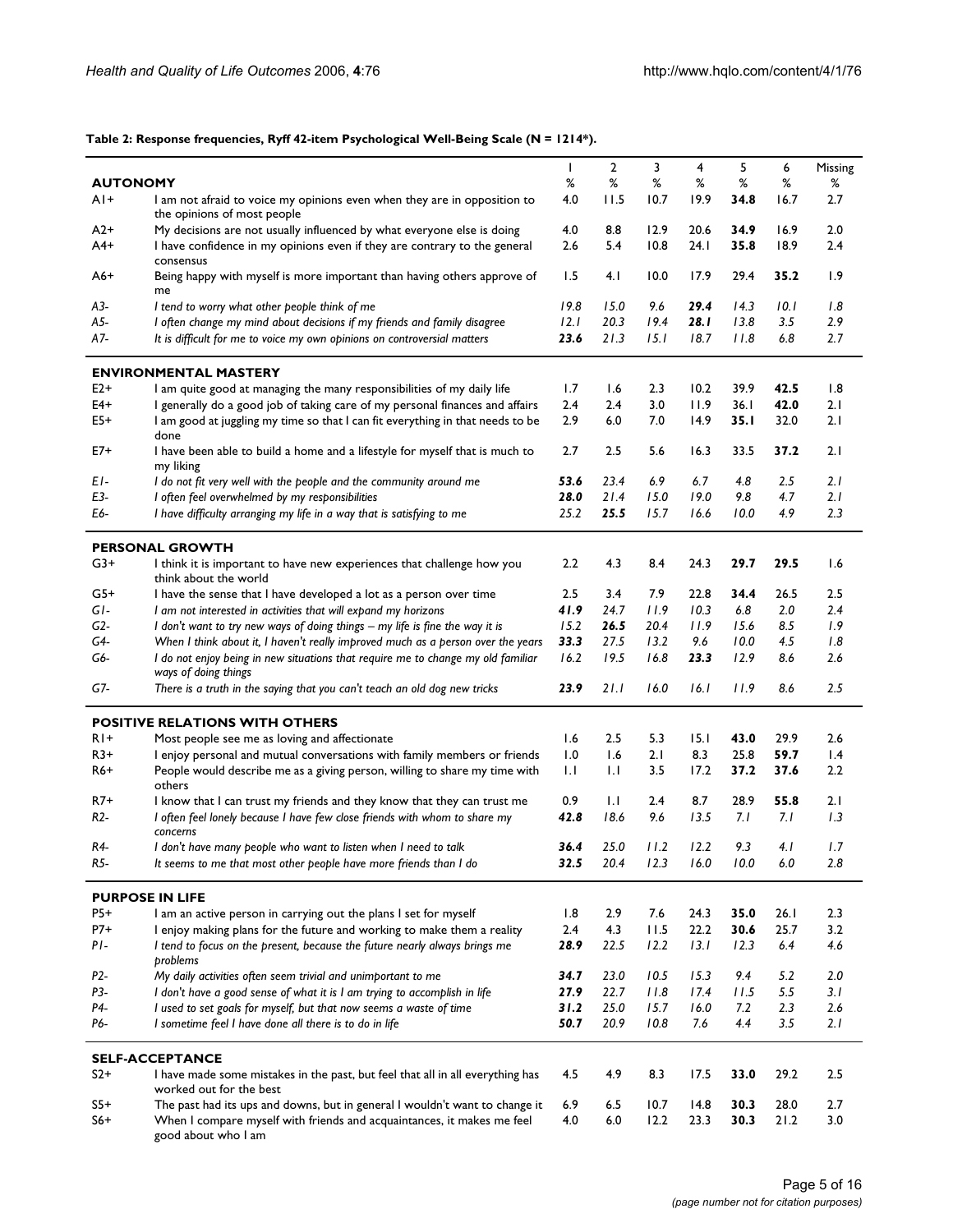| $S7+$ | In general, I feel confident and positive about myself                                       |      |      | 10.0 | 14. L | 39.5 | 21.0 |     |
|-------|----------------------------------------------------------------------------------------------|------|------|------|-------|------|------|-----|
| $SI-$ | I feel that many of the people I know have got more out of life than I have                  | 36.7 | 21.8 | 10.6 | 14.3  | 90   | 6.4  |     |
| S3-   | In many ways, I feel disappointed about my achievements in life                              | 34.3 |      |      | 16.8  | 8.7  |      | 1.8 |
| S4-   | My attitude about myself is probably not as positive as most people feel about<br>themselves | 18.5 | 18.3 | 13.8 | 23.6  |      | 6.1  | 2.3 |

**Table 2: Response frequencies, Ryff 42-item Psychological Well-Being Scale (N = 1214\*).** *(Continued)*

Original coding, no recoding for positive and negative wording. 1. strongly disagree to 6. strongly agree.

*Italics = Questions with negative item content*. Modal response categories are highlighted in bold. Questions have been ordered by dimension, and do not reflect the order questions were asked to respondents. \*Analysis Sample = 1,179 (includes subjects with data on at least 36/42 questions).

women who completed the PWB and participated in the age 53 follow-up ( $N = 1108$ ) or age 43 (where 53 data was not available  $(N = 57)$ ) with those involved in the followups but did not complete the PWB  $(n = 413)$ . Ryff completers were of higher social class [chi-sq 16.6 df = 1,  $p$  < 0.001), more likely to be married (chi-sq 9.9 df = 1,  $p =$ 0.002) than non-completers and more educated (63.0 df  $= 1$ ,  $p < 0.001$ ). There was no difference due to employment status. This comparison excluded women  $(n = 50)$ who completed the Ryff items but neither the age 53 nor age 43 follow-ups. Comparative socio-demographic data was not available for the excluded group of women.

#### *Measures*

#### *Psychological well-being*

A forty-two item version of the Ryff PWB was included in the women's health questionnaire at age 52 on the recommendation of C.Ryff (personal communication from C.Ryff to DK 1998). The response format for all items comprised six ordered categories labelled from 'disagree strongly' to 'agree strongly'. Twenty PWB items were positively worded and 22 negatively worded. Prior to analysis, negatively worded items were reverse scored so that high values indicated well-being. This made it easier to identify floor and ceiling effects. Full question wording of the 42 items is shown in Table 2.

#### *The General Health Questionnaire*

One year after the Ryff items were completed, women survey members completed the 28 items of the "scaled" General Health Questionnaire [29]. The GHQ-28 is a multidimensional measure of psychological distress. The GHQ-28 comprises four sub-scales, Somatic symptoms, Anxiety/Insomnia symptoms, Social Dysfunction and Severe Depression, each with seven questions. Few of the items address positive aspects of function, although some items are positively worded [33,34]. A psychometric analysis conducted by the authors has shown that responses to GHQ-28 items in this cohort can be modelled in terms of four *a priori* first-order factors which all load (>0.80) on a higher (second) order latent factor capturing psychological distress.

#### *Psychometric modelling*

#### *Method of factor analysis*

Confirmatory factor analyses were performed treating the six category PWB items as ordinal response variables. Model estimation was performed using robust Weighted Least Squares [26] (rWLS; estimator = Weighted Least Squares Mean and Variance adjusted (WLSMV)) procedures in M*plus* Version 3.13 [35]. Estimation using rWLS returns modified standard errors and a corrected chisquare test statistic of model fit. Unlike normal-theory maximum likelihood (ML) estimation for factor analysis of continuous scores, our use of Muthén's categorical data factor analysis methodology provides asymptotically unbiased, consistent and efficient parameter estimates, as well as a correct chi-square test of fit with dichotomous or ordinal observed variables [26]. To compare non-nested models, we report the sample size adjusted Bayesian Information Criteria (ssaBIC) from traditional linear factor analysis models that treat the ordinal responses as continuous (metric) variables (interval scores). In all models, individuals with partially missing item level data were included, since estimation of missing data patterns is possible under both estimators (traditional ML and WLSMV).

#### *Stages in analysis*

Models were estimated based on combinations of the following three model components: number of first-order factors (1 or 6); method factors (none, positive, negative, or both); second-order factors (present versus absent).

We introduced "method" factors in order to isolate nuisance variance due to item wording or content that was unrelated to the constructs being measured [15,16,36]. Inclusion of a method factor removed from the model any common tendency to respond similarly to PWB items with either positive or negative item content. Our method factors isolated between item-covariance orthogonal to the measured constructs. Technically these were assumed to be *uncorrelated* with the construct factors, and with each other. Each method factor was examined separately and then both were modelled simultaneously.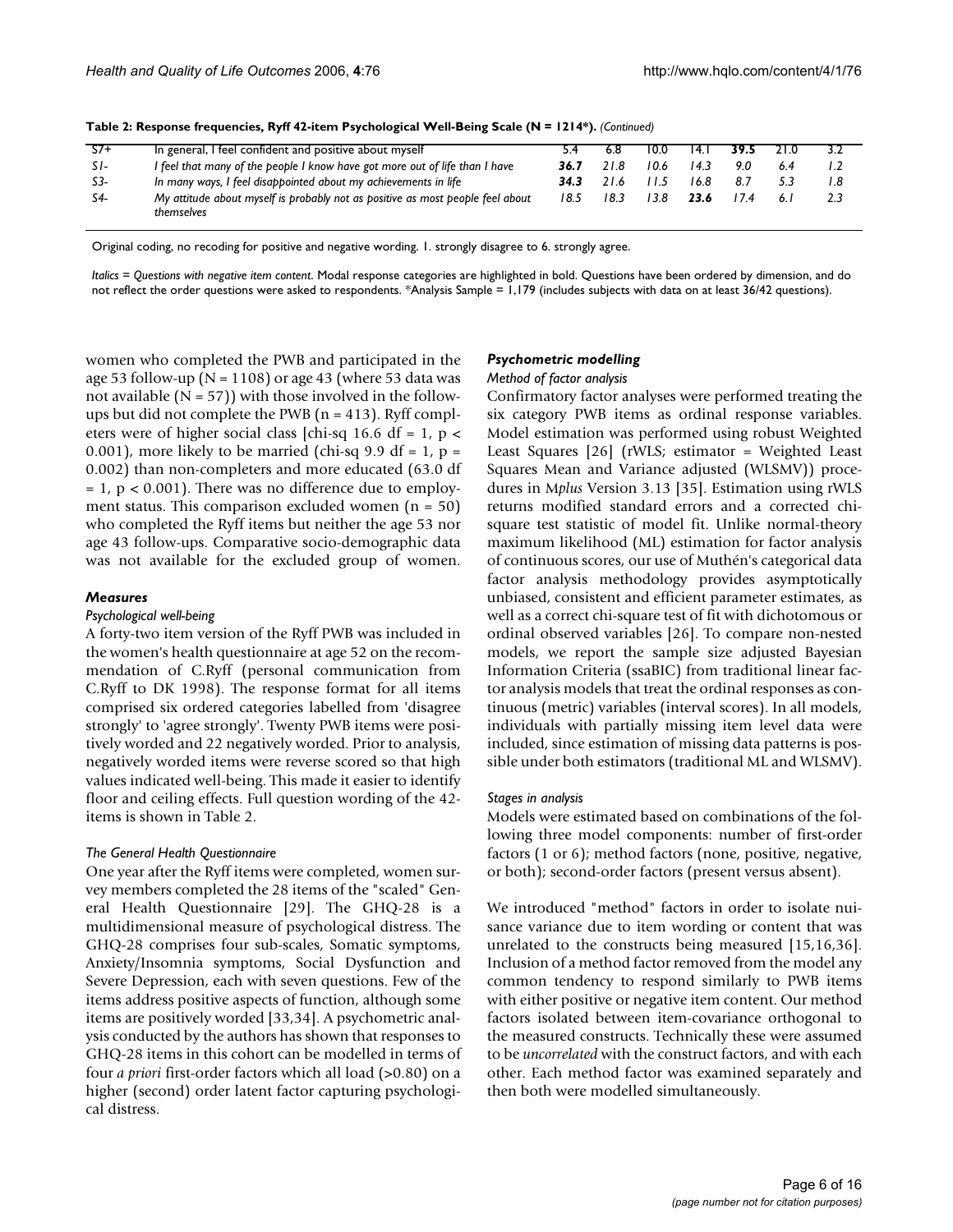The magnitude of some inter-factor correlations reported by previous studies has given rise to the suggestion that the item-factor correspondences for some items are very weak; this can be tested by comparing the fit of the *a priori* measurement model, with one based on arbitrary allocation of items to factors (this is tantamount to saying that all measure well-being, but none measure any particular component or dimension of PWB). We generated four random item-factor models in order to evaluate the improvement of the *a priori* model over this scenario. We report the average fit statistics across the four solutions since all four random solutions were similar.

# *Post-hoc modelling refinements*

Further structural refinements were identified based on consideration of modification indices and a slightly revised model proposed (see results).

# *Construct validity of the PWB constructs with respect to subsequent mental health*

In order to examine the association between scores on the psychological well-being constructs, under our preferred model, and another measure of health (predictive validity), we linked the PWB scores for the women to their responses to the GHQ-28 conducted one year later.

# **Results**

Our analysis sample includes 1,179 respondents who completed at least 85% of PWB items (36 out of 42 questions); 957 had complete data on all items. Descriptive statistics revealed a general positive skew towards the well-being end of the response scales (Table 2). Responses to the most positive category were common (ranging from 12%–60%) and for just over half of the items this formed the modal category. These results indicated a ceiling effect on measurement of the individual items comprising the well-being scale. For questions including positive item content, responses to the lowest levels of well-being were few, often as little as 1–2% of responses to that question.

Each model is described in a single line in Table 3. This table includes a model reference number, the modelling components included, and fit statistics/information criteria.

# *Models A0-A3*

Our first set of models (A0-A3, Table 3) tested the *a priori* model against a model with random item-factor associations (A0) and a unidimensional model with all 42 items loading on a single latent factor (A1). Here model A2 is the *a priori* model, and A3 is extended to incorporate a second-order factor (loaded by all six first-order factors).

Model fit was poor for all models in terms of all criteria (CFI <= 0.70; TLI < 0.90; RMSEA > 0.11; WRMR > 2.8)

(Table 3). The worst model, in terms of the ssaBIC (highest value) was A0 with random factors. The *a priori* model (A2) returned a lower ssaBIC value than unidimensional model (A1). The model with a second-order factor (A3) returned a higher ssaBIC value than the *a priori* model with only first-order factors.

# *Models B1-B5*

Our second set of models (B1-B5) repeated A1-A3 with one, or both method factors. Compared to models A0-A3 any model incorporating either or both method factors improved model fit and substantially reduced the ssaBIC, regardless of the number of factors. Even in the model assuming a unidimensional construct of PWB (single firstorder factor), but with both method factors, the ssaBIC dropped by a huge amount (>2000 points). In the *a priori* models with both method factors (B4, B5) RMSEA approached 0.08 and TLI approached 0.94, but CFI remained below 0.80. These two models (B4 *a priori* and B5 *a priori plus second-order*) were within 110 ssaBIC points but were indistinguishable on all other indices of fit.

# *Interpretation of factor loadings from selected models*

We report factor loadings from two models (A2 and B4) in columns 2 and 3 of Table 4. Inter-factor correlations for models A2 and B4 are shown as lower and upper diagonal entries in Table 5. In general, four factors were strongly associated (environmental mastery (E), personal growth (G), purpose in life (P), self-acceptance (S), but autonomy (A) and positive relations (R) were more distinct correlating <0.6 with these four constructs, and only 0.4 with each other. It is therefore particularly interesting to inspect the magnitude of the factor loadings for these four versus two constructs in the second-order model. In Table 6 we report the second-order factor loadings from these models; the two lowest loadings were for autonomy (A) and positive relations (R); all other loadings were 0.8 or above.

# *Post-hoc models*

In a final round of modelling (Table 7) we found it useful to drop two items from personal growth (G) that exhibited a complex pattern of cross-loadings. Both of the excluded items, *G2* (*I don't want to try new ways of doing things – my life is fine the way it is*) and *G3* (*I think it is important to have new experiences that challenge how I think about myself and the world*) are complex questions, capturing more than one issue, and include both positive and negative item content. Item *E1* (*I do not fit very well with the people and the community around me*) loaded more highly on positive relations (R) than its designated factor (environmental mastery (E)), reflecting the initial part of the question concerned with relationships with others. We therefore chose to model this item on positive relations (R).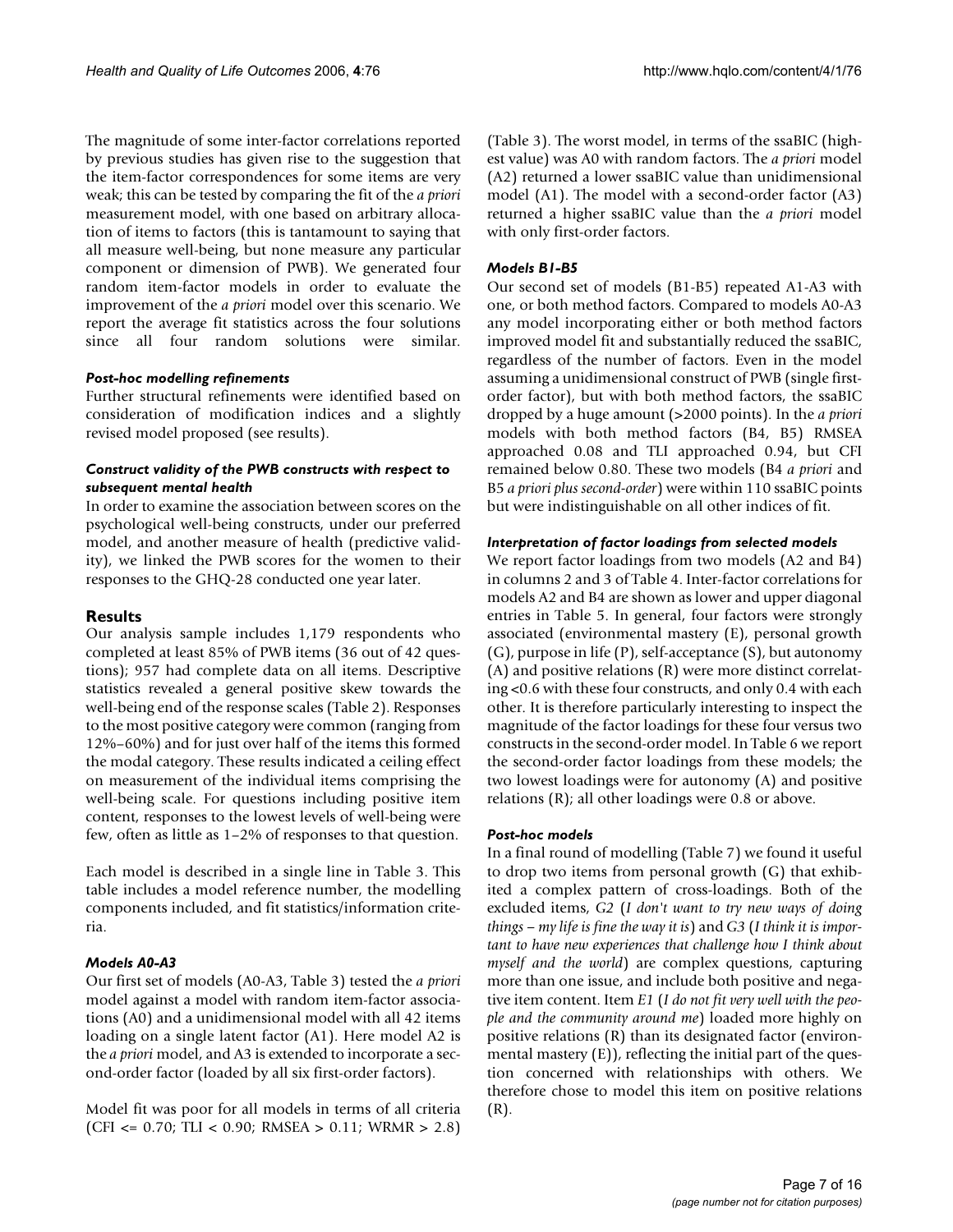| Table 3: Model chi-square statistics (df) and goodness of fit criteria for Ryff 42-item Psychological Well-being Scale, N = 1,179 |  |  |
|-----------------------------------------------------------------------------------------------------------------------------------|--|--|
|-----------------------------------------------------------------------------------------------------------------------------------|--|--|

| Model          | I <sup>st</sup> order factors | 2 <sup>nd</sup> order | Method         | Model                     | Chi Sq  | Df  | CFI   | TLI   | <b>RMSEA</b> | <b>WRMR</b> | <b>SSABIC</b> | $SSABIC +/-$ |
|----------------|-------------------------------|-----------------------|----------------|---------------------------|---------|-----|-------|-------|--------------|-------------|---------------|--------------|
| A0             | 6                             |                       | No             | Random                    | 4.263.8 | 199 | 0.608 | 0.852 | 0.132        | 3.220       | 159.889       | 0.0          |
| AI             |                               |                       | No             | Uni-dimensional           | 4.250.8 | 198 | 0.609 | 0.852 | 0.132        | 3.229       | 159.721       | -168         |
| A <sub>2</sub> | 6                             |                       | No             | A priori                  | 3.287.1 | 202 | 0.702 | 0.889 | 0.114        | 2.788       | 158.533       | $-1.356$     |
| A <sub>3</sub> | 6                             | Yes                   | No             | A priori + $2^{nd}$ order | 3.332.7 | 202 | 0.698 | 0.888 | 0.115        | 2.846       | 158.621       | $-1.268$     |
| BI             |                               |                       | <b>P&amp;N</b> | Uni-dimensional           | 3.284.4 | 254 | 0.707 | 0.914 | 0.101        | 2.307       | 157,535       | $-2.354$     |
| B2             | 6                             |                       | Negative       | A priori                  | 2.842.1 | 247 | 0.749 | 0.924 | 0.094        | 2.243       | 157.080       | $-2.809$     |
| B3             | 6                             |                       | Positive       | A priori                  | 2.714.1 | 248 | 0.769 | 0.928 | 0.092        | 2.192       | 157.007       | $-2,882$     |
| B4             | 6                             |                       | P & N          | A priori                  | 2.395.6 | 257 | 0.793 | 0.940 | 0.084        | 1.950       | 156.574       | $-3.315$     |
| B <sub>5</sub> | 6                             | Yes                   | <b>P&amp;N</b> | A priori + $2^{nd}$ order | 2.460.6 | 255 | 0.787 | 0.937 | 0.086        | 2.010       | 156.467       | $-3.422$     |

P&N – positive and negative method factors.

*CFI Comparative fit index (moderate to good fit >0.95) [41]*.

*TLI Tucker Lewis Index (moderate to good fit >0.95) [42]*.

*RMSEA Root Mean Square Error of Approximation (good fit <= 0.06) [43]*.

*WRMR Weighted root mean residual (good fit <1.0) [44]*.

*SsaBIC Sample size adjusted BIC statistic (lower numbers show improvement among non-nested models)*.

Examination of residuals also suggested potential overlap with two questions from positive relations (R) '*people would describe me as a giving person, willing to share my time for others*', and '*most people see me as loving and affectionate*' and so we allowed correlated residuals between these two items. These small modifications to the *a priori* model, together with method factors improved fit statistics for TLI and RMSEA (Models PH2 & PH3). The CFI however, still remained below 0.86.

We also tested a six-factor model (PH4) where four constructs (environmental mastery (E), personal growth (G), purpose in life (P), self-acceptance (S)) loaded onto a second-order factor, and autonomy (A) and positive relations (R) remained as first-order factors (freely correlated). This model is drawn as a path diagram in Figure 1. Goodness of fit statistics for this model (PH4) were similar to the modified model (PH3) with all 6 constructs loading on the second-order factor. The distinctiveness of A and R from the four constructs that are most highly related (E,G,P,S) can be seen in the magnitude of the firstorder factor inter-correlations from the modified model (PH2; Table 5) and the second-order factor loadings (PH3; Table 6) which were both less than 0.75 (50% common variance).

# *Construct validity: predictive validity of the PWB for GHQ*

The estimated correlation between our second-order PWB factor (model PH3 based on 40 items) and the GHQ-28 second-order factor was -0.45. The correlations among the *a priori* first-order PWB factors and the GHQ-28 secondorder factor were low (-0.10–0.08) except for environmental mastery (E) (-0.52).

Figure 2 shows that the correlation between the factors of our preferred Ryff model and second order GHQ (Model PH4) was -0.57 with the four first-order factors (E,G,P,S)

loading on a second-order general well-being factor (model PH4).

# **Discussion**

In this study we provide the first confirmatory test of the factorial validity and structure of Ryff's Psychological Well-being (PWB) scales (42-item version) in the UK. In contrast to previous studies, our sample come from the UK and comprise only women who are surviving members of a national birth cohort study which began in 1946. This sample completed the Ryff items as part of an annual woman's health survey in midlife and also completed a mental health measure one year later.

In our psychometric modelling we evaluated the fit of categorical (ordinal response) factor models with single and six construct factors, first and second-order factors, and method factors, as well as providing a reference comparison to a model with random item-factor associations. Like all previous research we were unable to identify a model that fitted the data well, although a number of modelling components appeared to be useful in improving model fit to the data, and therefore determine our conclusions regarding the factorial validity of Ryff's measures, with reference to her theory, and in regard to these 42 items. Our results indicate the following:

1) We found conceptual and empirical value (improved model fit) from the addition of both positive and negative method factors to address methodological artefacts. Springer & Hauser [14] suggested the addition of a negative method factor (*correlated* with the construct factors) to the Ryff PWB model, but we extended this approach to the addition of both positive and negative method factors which were independent of both each other and the measured constructs. Models incorporating a single (either positive or negative) method factor offered an improve-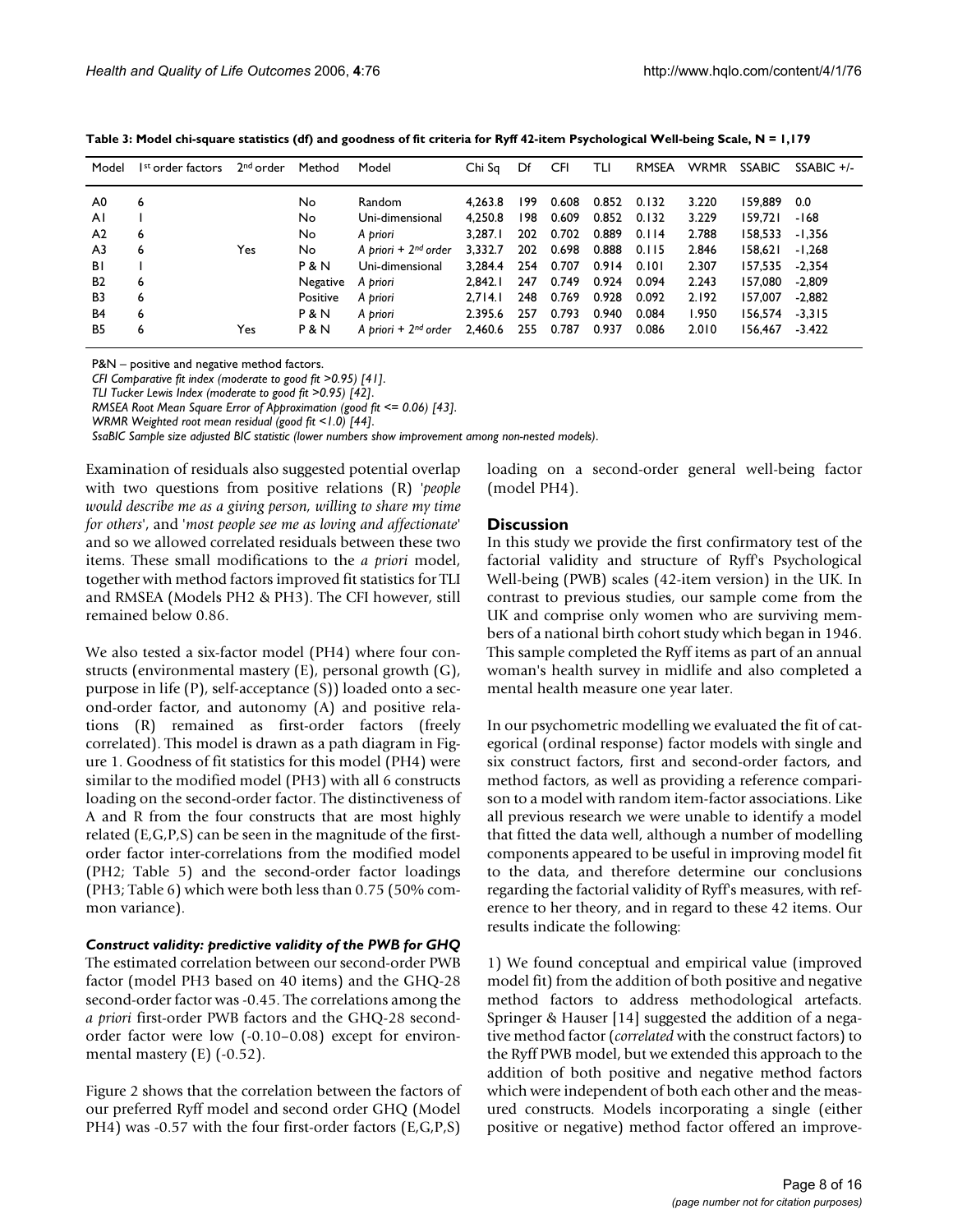|                                 | Model A2            |      |                                             |      | Model PH <sub>2</sub>            |      |  |
|---------------------------------|---------------------|------|---------------------------------------------|------|----------------------------------|------|--|
|                                 | A priori six-factor |      | Model B4<br>Six-factor + two method factors |      | Modified 40-item with two method |      |  |
|                                 |                     |      |                                             |      | factors                          |      |  |
|                                 | a                   | b    | a                                           | b    | A                                | b    |  |
| <b>Autonomy</b>                 |                     |      |                                             |      |                                  |      |  |
| $AI +$                          | 1.00(0.00)          | 0.53 | 1.00(0.00)                                  | 0.50 | 1.00(0.00)                       | 0.52 |  |
| $A2 +$                          | 0.98(0.06)          | 0.52 | 0.92(0.07)                                  | 0.46 | 0.94(0.07)                       | 0.49 |  |
| $A3 -$                          | 1.14(0.07)          | 0.61 | 1.13(0.09)                                  | 0.66 | 1.24(0.09)                       | 0.64 |  |
| $A4 +$                          | 1.29(0.07)          | 0.69 | 1.16(0.07)                                  | 0.58 | 1.16(0.07)                       | 0.60 |  |
| $A5 -$                          | 0.78(0.06)          | 0.42 | 0.85(0.07)                                  | 0.43 | 0.75(0.07)                       | 0.39 |  |
| $A6 +$                          | 0.92(0.07)          | 0.49 | 0.76(0.07)                                  | 0.38 | 0.72(0.07)                       | 0.40 |  |
| $A7 -$                          | 1.37(0.07)          | 0.73 | 1.56(0.10)                                  | 0.78 | 1.43(0.09)                       | 0.74 |  |
| <b>Environmental</b><br>mastery |                     |      |                                             |      |                                  |      |  |
| EI-                             | 1.00(0.00)          | 0.52 | 1.00(0.00)                                  | 0.56 | Moved to R                       |      |  |
| $E2 +$                          | 1.25(0.07)          | 0.65 | 0.89(0.07)                                  | 0.50 | 1.00(0.00)                       | 0.52 |  |
| $E3 -$                          | 1.06(0.07)          | 0.55 | 1.06(0.07)                                  | 0.59 | 1.12(0.07)                       | 0.58 |  |
| $E4 +$                          | 0.90(0.07)          | 0.47 | 0.55(0.07)                                  | 0.31 | 0.63(0.06)                       | 0.33 |  |
| $E5+$                           | 1.01(0.07)          | 0.55 | 0.64(0.06)                                  | 0.36 | 0.72(0.06)                       | 0.37 |  |
| E6 -                            | 1.42(0.08)          | 0.74 | 1.44(0.08)                                  | 0.80 | 1.55(0.09)                       | 0.81 |  |
| $E7 +$                          | 1.44(0.08)          | 0.75 | 1.18(0.07)                                  | 0.66 | 1.33(0.07)                       | 0.69 |  |
| Personal growth                 |                     |      |                                             |      |                                  |      |  |
| $GI -$                          | 1.00(0.00)          | 0.49 | 1.00(0.00)                                  | 0.45 | 1.00(0.00)                       | 0.36 |  |
| $G2 -$                          | 0.65(0.06)          | 0.32 | 0.49(0.07)                                  | 0.22 | Excluded                         |      |  |
| $G3 +$                          | 1.04(0.06)          | 0.51 | 1.02(0.08)                                  | 0.46 | Excluded                         |      |  |
| $G4 -$                          | 1.62(0.09)          | 0.80 | 1.93(0.14)                                  | 0.87 | 2.36(0.23)                       | 0.84 |  |
| $G5 +$                          | 1.70(0.10)          | 0.83 | 1.52(0.11)                                  | 0.69 | 1.97(0.20)                       | 0.71 |  |
| G6 -                            | 1.15(0.07)          | 0.57 | 1.19(0.09)                                  | 0.54 | 1.26(0.12)                       | 0.45 |  |
| $G7 -$                          | 0.80(0.07)          | 0.40 | 0.75(0.08)                                  | 0.34 | 0.65(0.10)                       | 0.23 |  |
| <b>Positive</b><br>relations    |                     |      |                                             |      |                                  |      |  |
| $R1 +$                          | 1.00(0.00)          | 0.46 | 1.00(0.00)                                  | 0.30 | 1.00(0.00)                       | 0.32 |  |
| $R2 -$                          | 1.56(0.11)          | 0.72 | 2.49(0.27)                                  | 0.76 | 2.23(0.23)                       | 0.73 |  |
| $R3 +$                          | 1.38(0.09)          | 0.63 | 1.65(0.17)                                  | 0.50 | 1.57(0.16)                       | 0.50 |  |
| R4 -                            | 1.65(0.10)          | 0.75 | 2.63(0.27)                                  | 0.80 | 2.48(0.24)                       | 0.79 |  |
| R5 -                            | 1.64(0.10)          | 0.75 | 2.64(0.27)                                  | 0.80 | 2.51(0.24)                       | 0.80 |  |
| $R6 +$                          | 1.29(0.08)          | 0.59 | 1.34(0.14)                                  | 0.41 | 1.33(0.13)                       | 0.42 |  |
| $R7 +$                          | 1.31(0.09)          | 0.60 | 1.58(0.17)                                  | 0.48 | 1.55(0.16)                       | 0.49 |  |
| EI-                             |                     |      |                                             |      | 1.90(0.20)                       | 0.60 |  |
| <b>Purpose in life</b>          |                     |      |                                             |      |                                  |      |  |
| $PI -$                          | 1.00(0.00)          | 0.43 | 1.00(0.00)                                  | 0.45 | 1.00(0.00)                       | 0.41 |  |
| $P2 -$                          | 1.38(0.09)          | 0.59 | 1.42(0.10)                                  | 0.64 | 1.50(0.11)                       | 0.62 |  |
| P3 -                            | 1.53(0.10)          | 0.66 | 1.58(0.10)                                  | 0.71 | 1.69(0.13)                       | 0.70 |  |
| P4 -                            | 1.54(0.10)          | 0.66 | 1.56(0.10)                                  | 0.70 | 1.62(0.12)                       | 0.67 |  |
| $P5+$                           | 1.61(0.11)          | 0.69 | 1.19(0.09)                                  | 0.53 | 1.32(0.11)                       | 0.55 |  |
| P6 -                            | 1.14(0.09)          | 0.49 | 1.09(0.09)                                  | 0.49 | 1.05(0.10)                       | 0.44 |  |
| $P7 +$                          | 1.52(0.10)          | 0.65 | 1.23(0.09)                                  | 0.55 | 1.36(0.11)                       | 0.56 |  |
| Self-acceptance                 |                     |      |                                             |      |                                  |      |  |
| $SI -$                          | 1.00(0.00)          | 0.76 | 1.00(0.00)                                  | 0.80 | 1.00(0.00)                       | 0.78 |  |
| $S2 +$                          | 0.62(0.03)          | 0.47 | 0.46(0.03)                                  | 0.36 | 0.49(0.04)                       | 0.38 |  |
| $S3 -$                          | 1.05(0.03)          | 0.80 | 1.07(0.03)                                  | 0.85 | 1.09(0.03)                       | 0.85 |  |
| $S4 -$                          | 0.88(0.03)          | 0.67 | 0.87(0.03)                                  | 0.69 | 0.84(0.03)                       | 0.69 |  |
| $S5$ +                          | 0.79(0.03)          | 0.60 | 0.64(0.03)                                  | 0.51 | 0.68(0.03)                       | 0.53 |  |
| $S6 +$                          | 0.82(0.03)          | 0.62 | 0.65(0.03)                                  | 0.52 | 0.69(0.03)                       | 0.55 |  |
| $S7 +$                          | 0.96(0.03)          | 0.73 | 0.83(0.03)                                  | 0.66 | 0.86(0.03)                       | 0.67 |  |

**Table 4: CFA Model Estimates (M***plus* **Estimator = WLSMV) for Ryff 42-item Psychological Well-being Scale, N = 1,179. a) Unstandardised Loadings (SE), b) Standardised Loadings**

+ positive item content, - negative item content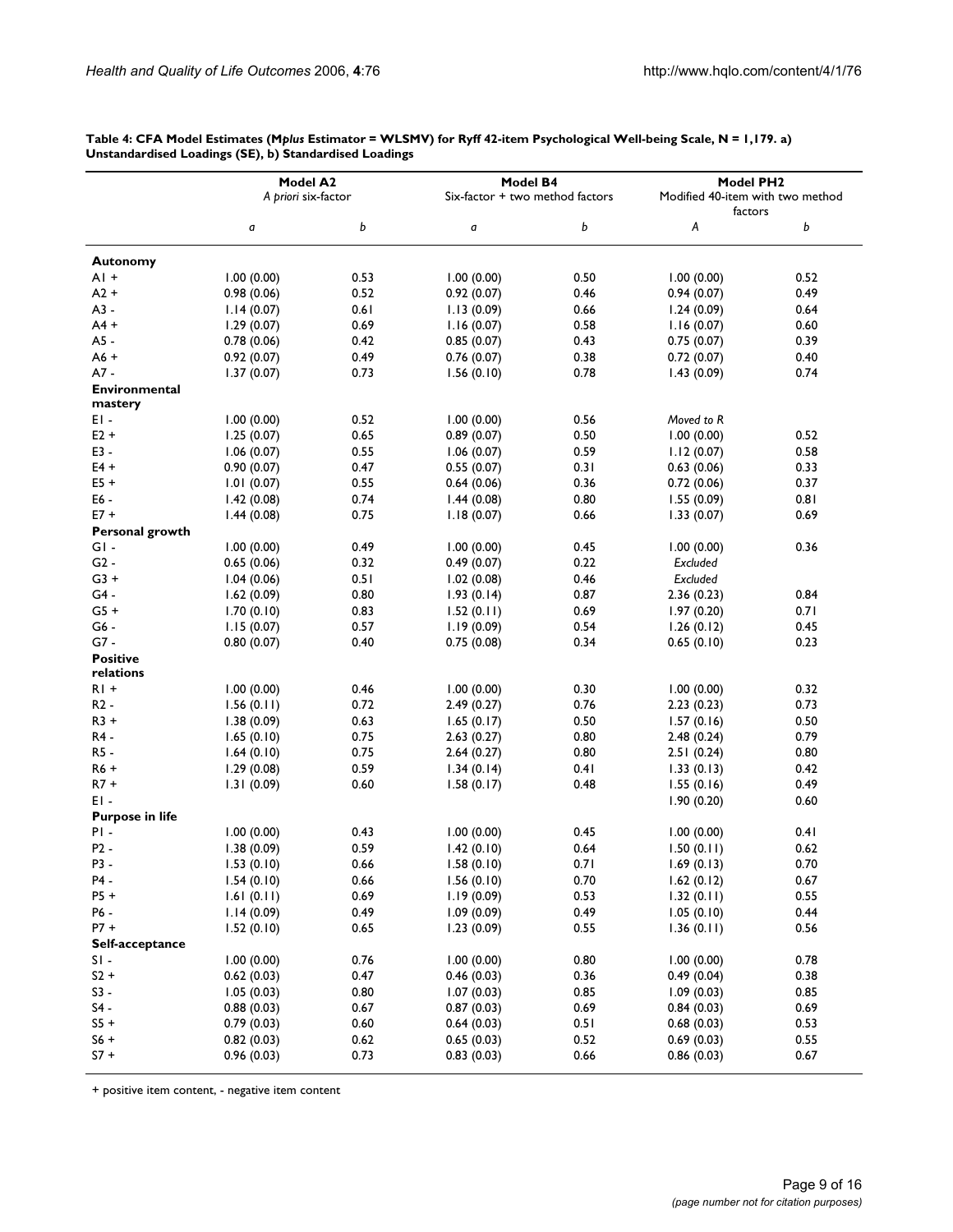|                             | Upper diagonal = Model $B4$ - six-factor model with method factors |      |      |                                                                                   |      |      |  |  |  |
|-----------------------------|--------------------------------------------------------------------|------|------|-----------------------------------------------------------------------------------|------|------|--|--|--|
| <b>Estimator = WLSMV</b>    | A                                                                  | Е    | G    | R                                                                                 |      | S    |  |  |  |
| A – Autonomy                |                                                                    | 0.57 | 0.57 | 0.38                                                                              | 0.54 | 0.66 |  |  |  |
| $E$ – Environmental mastery | 0.62                                                               |      | 0.53 | 0.67                                                                              | 0.84 | 0.87 |  |  |  |
| $G -$ Personal growth       | 0.62                                                               | 0.61 |      | 0.53                                                                              | 0.79 | 0.67 |  |  |  |
| $R -$ Positive relations    | 0.42                                                               | 0.70 | 0.60 |                                                                                   | 0.69 | 0.66 |  |  |  |
| $P -$ Purpose in life       | 0.57                                                               | 0.87 | 0.83 | 0.76                                                                              |      | 0.86 |  |  |  |
| S-Self-acceptance           | 0.68                                                               | 0.87 | 0.72 | 0.70                                                                              | 0.90 |      |  |  |  |
|                             |                                                                    |      |      | Lower diagonal = Model A2: six-factor model excluding method factor               |      |      |  |  |  |
| Post Hoc Model (PH2)        | A                                                                  | Е    | G    | $\mathbf R$                                                                       | P    | s    |  |  |  |
| $A -$ Autonomy              |                                                                    | 0.57 | 0.55 | 0.38                                                                              | 0.50 | 0.64 |  |  |  |
| $E$ – Environmental mastery |                                                                    |      | 0.63 | 0.62                                                                              | 0.82 | 0.85 |  |  |  |
| G – Personal growth         |                                                                    |      |      | 0.65                                                                              | 0.82 | 0.78 |  |  |  |
| $R -$ Positive relations    |                                                                    |      |      |                                                                                   | 0.74 | 0.69 |  |  |  |
| $P -$ Purpose in life       |                                                                    |      |      |                                                                                   |      | 0.88 |  |  |  |
| S-Self-acceptance           |                                                                    |      |      |                                                                                   |      |      |  |  |  |
|                             |                                                                    |      |      | Upper diagonal = Model PH2: six-factor modified 40-item model with method factors |      |      |  |  |  |

**Table 5: Correlation Coefficients for Ryff 42-item Psychological Well-being Scale, N = 1,179**

ment over the same model without this feature, although models incorporating both methods factors had greater impact. Method factors introduce additional latent variables, and model parameters, but ssaBIC comparisons show that these modelling additions improve fit despite penalties for the improvement in the log-likelihood value achieved by the estimation of additional parameters. However we note that these BIC values are taken from traditional linear factor models (since BIC values are not available for WLS solutions).

2) Regarding dimensionality of the PWB measure, and empirical associations among the *a priori* constructs, we found that in our sample four of the six dimensions of well-being (environmental mastery (E), personal growth (G), purpose in life (P), and self-acceptance (S)), as operationalised by these 42 items, were sufficiently highly correlated to warrant introduction of a general well-being factor, as a second-order general factor, that explained the association among the first-order constructs. We could not justify the inclusion of the remaining two dimensions (autonomy (A) and positive relations (R)) on this secondorder construct since they were more independent of these four factors, of the second-order factor, and of each other. This gives some credence to claims that there are fewer than six dimensions under-pinning Ryffs PWB items. However our interpretation is in terms of the hierarchical organisation of the six factors, which seem to span two conceptual levels [7]. Further replications of this structure are warranted.

3) Finally, we found a strong negative association between a measure of mental health (severity of psychological distress based on the GHQ-28) and the PWB which were measured one year apart. The major contribution to this predictive association came from the environmental mastery items. This replicates a finding reported by Ryff & Keyes [7] using cross-sectional data. A possible explanation of this finding from attribution theory is that people who perceive their environment as uncontrollable, i.e.

| Table 6: Factor loadings from second-order model, Ryff 42-item Psychological Well-being Scale, N = 1,179. |  |  |  |
|-----------------------------------------------------------------------------------------------------------|--|--|--|
|-----------------------------------------------------------------------------------------------------------|--|--|--|

|                 |                                            | A3   | <b>B5</b>   | PH <sub>3</sub> |  |  |  |  |
|-----------------|--------------------------------------------|------|-------------|-----------------|--|--|--|--|
|                 |                                            | 6F   | 6F + method | 40 item         |  |  |  |  |
| A               | Autonomy                                   | 0.67 | 0.63        | 0.61            |  |  |  |  |
| Е               | Environmental mastery                      | 0.90 | 0.88        | 0.87            |  |  |  |  |
| G               | Personal growth                            | 0.79 | 0.80        | 0.83            |  |  |  |  |
| R               | Positive relations                         | 0.75 | 0.74        | 0.74            |  |  |  |  |
| P               | Purpose in life                            | 0.97 | 0.94        | 0.94            |  |  |  |  |
| s               | Self-acceptance                            | 0.95 | 0.95        | 0.96            |  |  |  |  |
| A <sub>3</sub>  | Six-factor model (42-item)                 |      |             |                 |  |  |  |  |
| <b>B5</b>       | Six-factor with method factors (42-item)   |      |             |                 |  |  |  |  |
| PH <sub>3</sub> | Modified 40-item model with method factors |      |             |                 |  |  |  |  |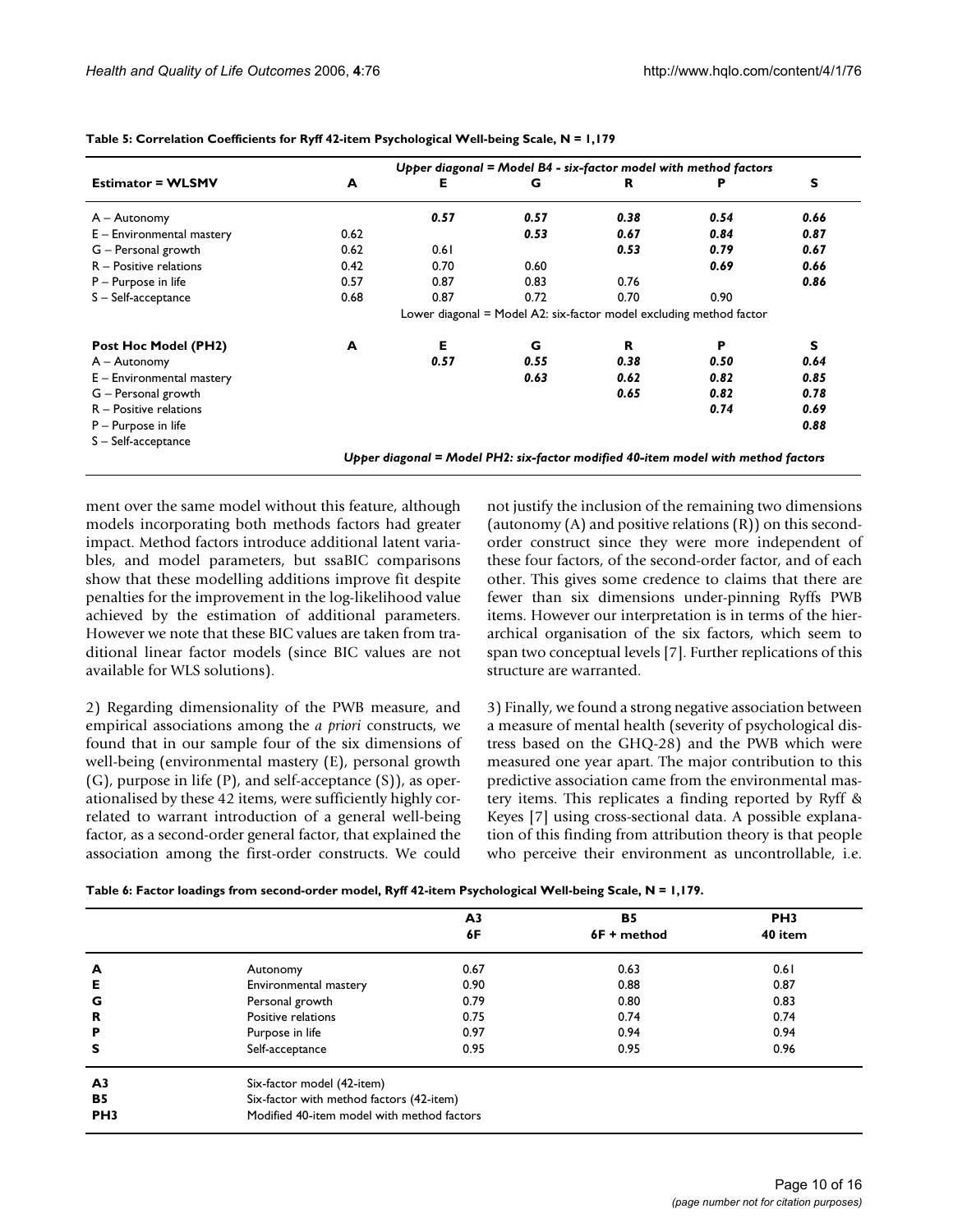| Model                                            | Factors | 2 <sup>nd</sup> order | Method                  | Model                                                                                                                | Chi Sa                                   | Df                        | CFI                              | TLI                              | RMSEA                            | WRMR                             | SSABIC                                   | $SSABIC +/-$                            |
|--------------------------------------------------|---------|-----------------------|-------------------------|----------------------------------------------------------------------------------------------------------------------|------------------------------------------|---------------------------|----------------------------------|----------------------------------|----------------------------------|----------------------------------|------------------------------------------|-----------------------------------------|
| PHI<br>PH <sub>2</sub><br>PH <sub>3</sub><br>PH4 | 6       | Yes.<br>Yes.          | No<br>P&N<br>P&N<br>P&N | Modified No method<br>Modified with method<br>Modified 2 <sup>nd</sup> order<br>Modified 2 <sup>nd</sup> order EGPS* | 2.635.1<br>1.678.5<br>1.738.5<br>1.732.5 | 197<br>252<br>249<br>-251 | 0.753<br>0.856<br>0.849<br>0.850 | 0.915<br>0.961<br>0.959<br>0.959 | 0.102<br>0.069<br>0.071<br>0.071 | 2.477<br>1.613<br>1.677<br>1.662 | 150,403<br>148.661<br>148.691<br>148.691 | 0.0<br>$-1.742$<br>$-1.711$<br>$-1.712$ |

**Table 7: Post Hoc Models, Ryff Psychological Well-being Scale, modified models (40-item)**

P&N – positive and negative method factors.

\*EGPS: Environmental mastery, personal growth, purpose in life, self-acceptance.

*CFI Comparative fit index (moderate to good fit >0.95) [41]*.

*TLI Tucker Lewis Index (moderate to good fit >0.95) [42]*.

*RMSEA Root Mean Square Error of Approximation (good fit <= 0.06) [43]*.

*WRMR Weighted root mean residual (good fit <1.0) [44]*.

*SsaBIC Sample size adjusted BIC statistic (lower numbers show improvement among nested models)*.

score low on the environmental mastery construct, and attribute this lack of control to some internal cause that is global and stable, feel helpless to prevent future negative outcomes and consequently experience depression [37,38]. There is also some overlap in item content to do with task-related and role functioning between Ryff's environmental mastery items and some items in the GHQ-28. Validation against more objective measures could be useful, since most data concern other self-report questions

We tested the fit of random-item factor models in our data. Our random item-factor models differed by 1,356 BIC points from the ssaBIC for the theoretical model. This indicates to us that there are still some fragile item factor associations in the six-factor model, otherwise this comparison would yield a much larger reduction in BIC when comparing theoretical to random models.

Previous authors have concluded that the empirical data are not consistent with a six-factor model [11]. We do not reject the six construct factors, but see the value of a more parsimonious model, based on a hierarchical representation of the proposed dimensions. This approach is common in mental health epidemiology and personality research but does not seem to be as frequently adopted in well-being literature.

Our second-order factor model requires the item to factor mapping established for the first-order factors, for its definition, since it is the second-order (more general) factor that is proposed as the explanation for the association among environmental mastery (E), personal growth (G), purpose in life (P), and self-acceptance (S). Examination of item content suggests that this second-order factor may encapsulate a motivational aspect of well-being which incorporates notions of goal orientation and self-direction. Our finding that there are three (rather than six) distinct factors – autonomy, positive relations and motivation/self-direction – is reminiscent of the work of Deci and Ryan [39,40] which postulates that well-being results from the fulfillment of three basic psychological

needs – autonomy, relatedness and competence. It could be argued that our second-order factor bears a relationship to Deci and Ryan's concept of competence. However it should be noted that while there is overlap between the autonomy concepts of Ryff and of Deci & Ryan, the latter focus on the core concept of personal control while Ryff's items include an element of not caring what others think. The three factor structure of well-being has also suggested by Kafka & Kozma [11]. Their factor analyses of Ryff PWB (120-items) (See table 1 for details) which also included the Satisfaction with Life Scales (SWLS) and Memorial University of Newfoundland Scale of Happiness (MUNSH) extracted main three factors, with the first comprising environmental mastery (E), personal growth (G), purpose in life (P), and self-acceptance (S); the second MUNSH & SWLS and the third factor autonomy (A) and positive relations (R). Given these results we advocate a more parsimonious approach to examine antecedents and correlates of general well-being, as defined by the secondorder factor, and/or to examine the specific antecedents or correlates of the first-order factors. These are scientific questions at different levels of generality, and should be recognized as such.

Many aspects of our modelling results do suggest that some Ryff items may measure more than one of the six constructs in the theory. This possibility requires further theoretical work that was not undertaken here, but should form an agenda for future research, and for future factorial complexity studies.

#### *What are the implications of our factor analysis results for users of the Ryff PWB scales?*

The factor loadings from our preferred model (Figure 1) indicate that many item-factor loadings for Ryff PWB items on the six construct factors are generally low, with only 11/40 exceeding 0.70. This would suggest that shortening this version of the PWB may not be practically possible, since the item reliabilities for almost three-quarters of the items are probably too low to allow for reliable estimation of construct scores. We note that others have sug-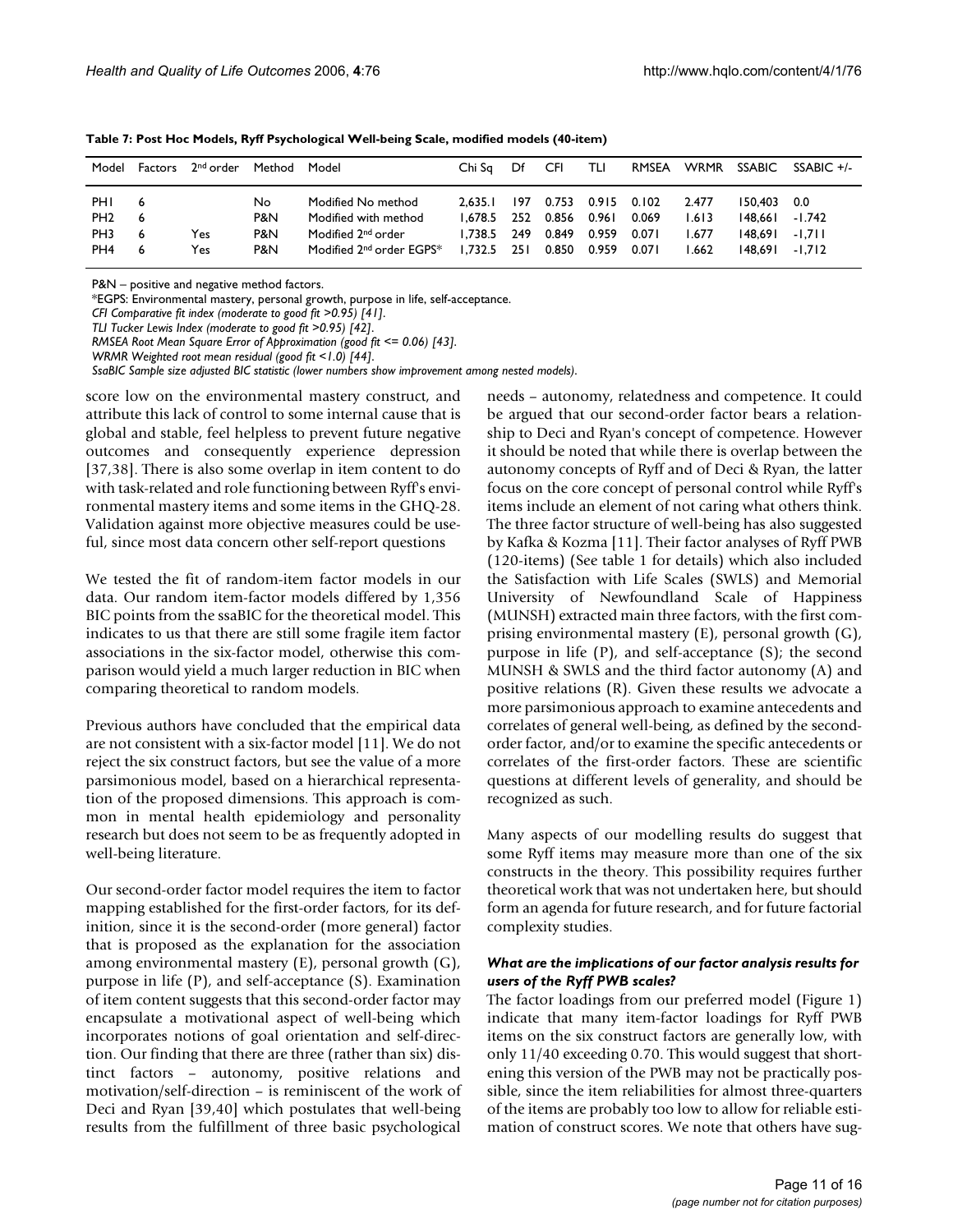

# **Figure 1**

**Psychological well-being modified 40-item model, with second-order factor**. EGPS = general well-being factor comprising four first-order factors, environmental mastery, personal growth, purpose in life and self-acceptance. The model also includes residual correlation between R1 & R6 (not shown).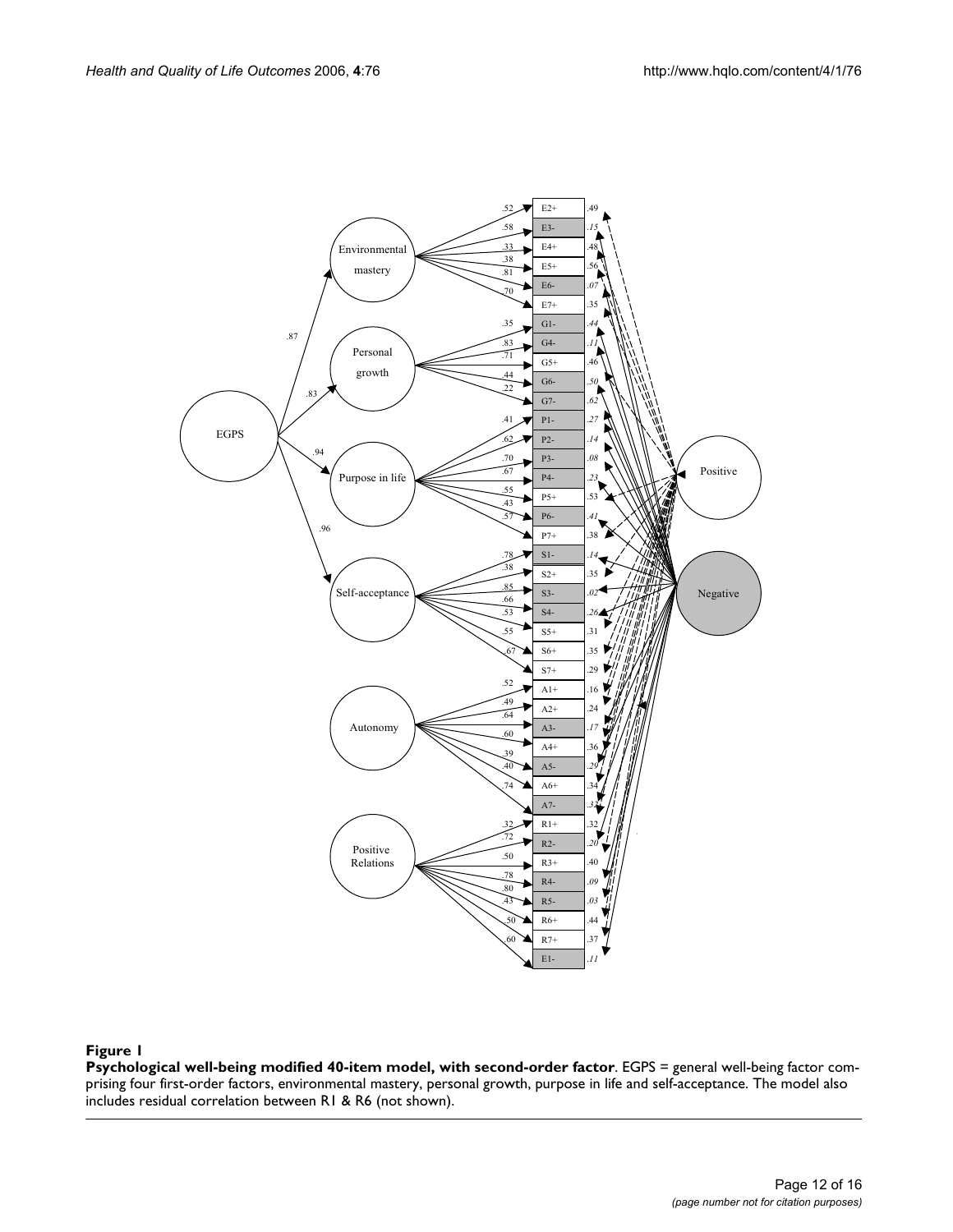

### External criterion validation of ps **Figure 2** ychological well-being (modified 40-item model) with second-order GHQ-28

**External criterion validation of psychological well-being (modified 40-item model) with second-order GHQ-28**. Revised 40-item PWB model (PH4). EGPS = general well-being factor comprising four first-order factors, environmental mastery, personal growth, purpose in life and self-acceptance. Factor loadings for Ryff model are given in figure 1. The model includes residual correlation between R1 & R6. The GHQ first-order factors are comprised of 28 items (seven per sub-scale) (not shown). Correlations between Ryff six first-order constructs and second-order GHQ factor (*model not shown*): Autonomy -0.06, environmental mastery -0.52, personal growth -0.10, positive relations 0.08, purpose in life 0.08, self-acceptance 0.02.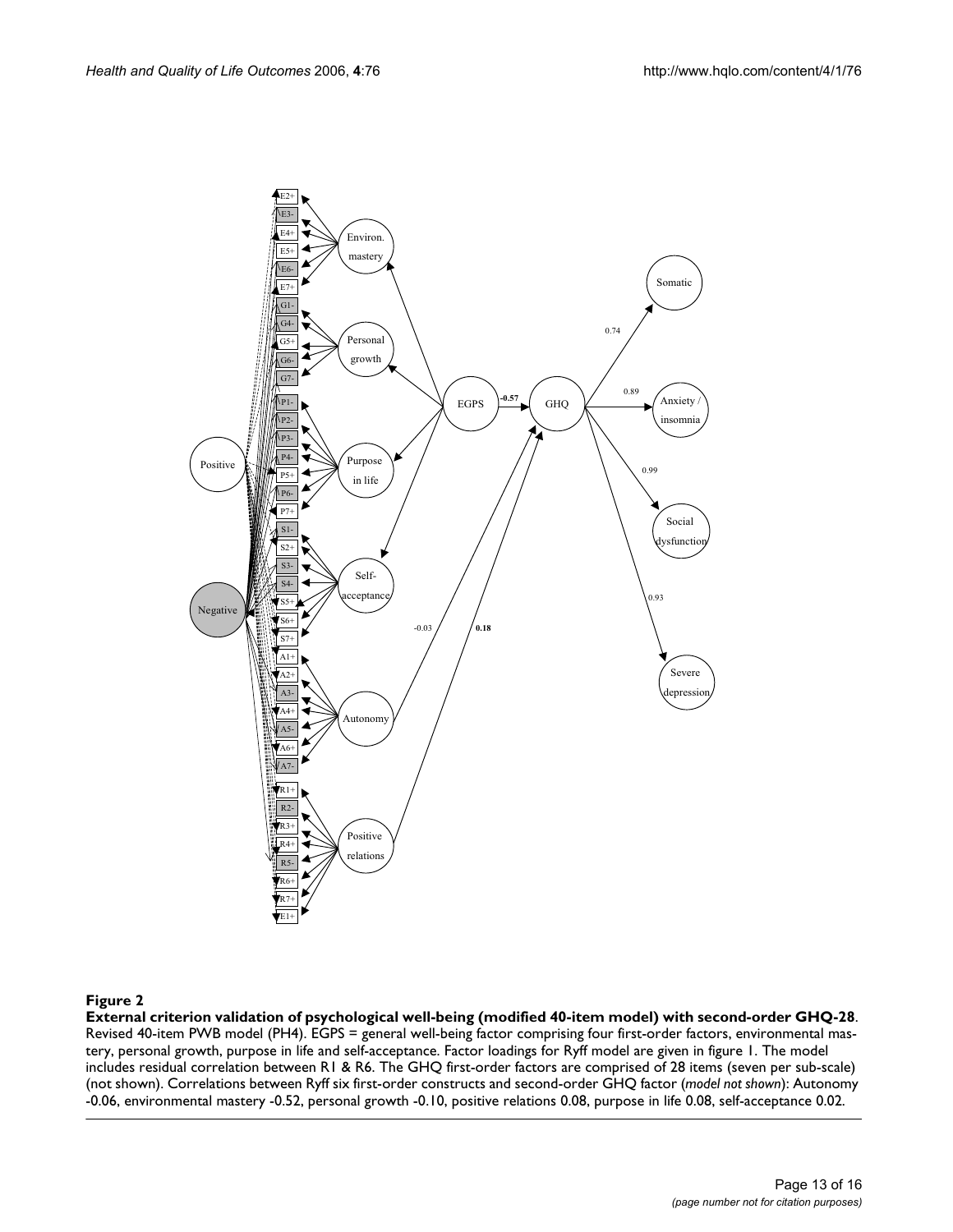gested shorter versions, or motivated the need for them to reduce respondent burden in well-being surveys [12]. Existing short versions, e.g. the 18-item PWB do not include many items from the 42 analysed here.

Related to this observation, Figure 1 shows that 3 out of the 6 first-order factors have only 1 high factor loading (>0.70) indicating that the underlying construct explains only 50% of the variance in item response. This brings into question the definition of the constructs in terms of these single high loading items. These results suggest to us that future studies should continue to examine internal construct validity of the PWB items. They also indicate that the items in this version, and perhaps other long versions, are not sufficient to define robust latent constructs: more items with high loadings should increase the stability of the factor solutions recovered across different study samples (*we thank an anonymous referee for distinguishing these two suggestions*).

Applied researchers who do not wish to execute complex latent variable models will not be able to distinguish contributions to variance from method versus construct sources and are at a disadvantage in terms of their ability to define and refine both conceptually relevant and psychometrically important variants of multidimensional scale analysis. However, in these instances, a parsimonious account of associations of other variables with Ryff PWB outcomes may be achieved by adding all items loading on the four factors that define our second-order wellbeing continuum (EGPS; Environmental mastery, personal growth, purpose in life and self-acceptance). In samples similar in composition to ours, researchers might wish to consider using our factor loadings as weights, to form sum scores using our loadings in Figure 1. Further insights into the latent structure of the Ryff items will require equally complex models and replications of these results with method factors. In other areas of multivariate statistics the role of model-based analyses is also central e.g. missing data modelling using maximum likelihood.

The nature of our data ensures we are undertaking a pure test of the structure of PWB items since our sample are homogeneous with respect to age and gender (women age 52). Our study design therefore minimises the impact of socio-demographic characteristics. Although our sample suggested Ryff completers were more likely to be of higher socio-economic backgrounds than non-completers, comparative studies using the PWB in nationally representative samples e.g. MIDUS and NSFH [7,14] do not report details regarding representativeness or non-completion. Therefore, it is not possible to assess whether the imbalance noted in our sample is likely to be present in other nationally representative samples of PWB using self-completion methods. Further, it could be argued that our conclusions regarding the latent structure of Ryff PWB items may be unique to this cohort and to the 42-item version of the Ryff PWB, but we believe that our results are similar enough to other studies to suggest that our psychometric conclusions and modelling innovations have validity outside of this sample.

Future research could apply further psychometric refinement to the Ryff PWB dimensions, by exploring scoring and effective measurement range using item response theory methodology.

#### **Conclusion**

Our psychometric analyses of the Ryff 42-item PWB suggests that the addition of two method factors to reflect positive and negative item content improves model fit. A revised model with a single second-order factor, loaded by four of the six first-order factors (environmental mastery, personal growth, purpose in life and self-acceptance), two method factors, and two more distinct first-order factors (autonomy and positive relations) provided the most parsimonious solution in this birth cohort sample. Psychological well-being was negatively associated with mental health, but further investigation of precision of measurement across the health continuum is required.

#### **Abbreviations**

SWB subjective well-being

PWB psychological well-being

- A autonomy
- E environmental mastery
- G personal growth
- R positive relations with others
- P purpose in life
- S self-acceptance

NSHD National Survey of Health and Development

GHQ General Health Questionnaire

RMSEA Root Mean Square Error of Approximation

TLI Tucker Lewis Index

CFI Comparative Fit Index

WLSMV Weighted Least Squares Mean Variance adjusted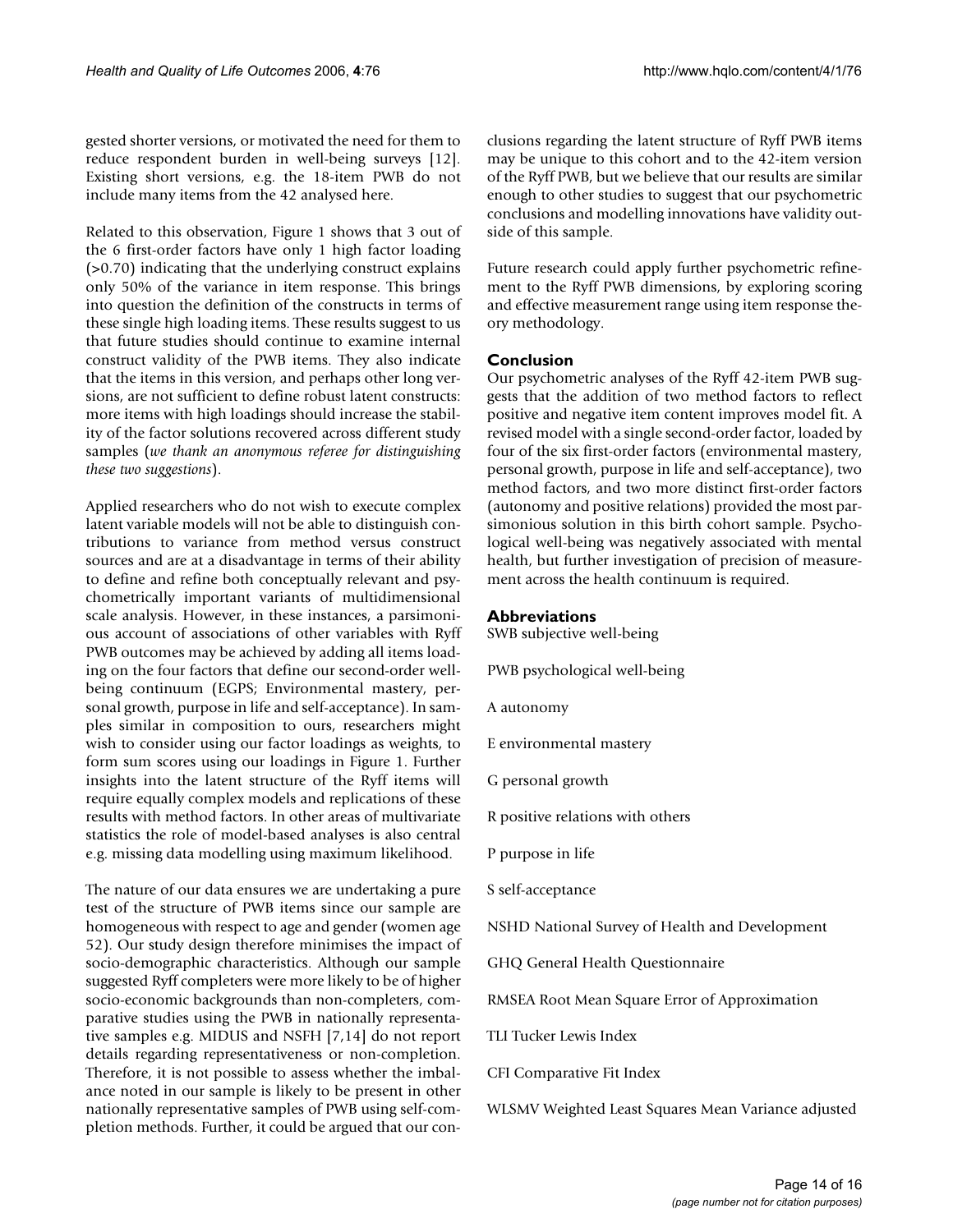RWLS Robust weighted least squares ssaBIC Sample size adjusted Bayesian information criteria

#### ML Maximum likelihood

#### **Competing interests**

The author(s) declare that they have no competing interests.

#### **Authors' contributions**

RAA undertook the statistical modelling, manuscript preparation and revision. TJC planned and advised on the statistical modelling using latent variables and participated with manuscript preparation and revision. GBP was actively involved with the statistical modelling; FAH advised on the conceptual framework and data interpretation and DK and MEW were responsible for the design and acquisition of the data. FAH, GBP, DK, MEW all advised on manuscript preparation.

#### **Acknowledgements**

This work was supported by a project grant from The Leverhulme Foundation entitled "Developing high quality psychometric measures of positive mental health" F/09/903/A and from supplementary funding from the Isaac Newton Trust. TJC is funded by a Career Scientist Award (Public Health) from the UK Department of Health

#### **References**

- Kahneman D, Diener E, Schwarz N: Well-Being: The Founda**tions of Hedonic Psychology.** New York , Russell Sage Foundation; 1999.
- 2. Snyder CR, Lopez SJ: **Handbook of Positive Psychology.** USA , Oxford University Press, Inc.; 2001.
- 3. Huppert FA, Keverne B, Bayliss N: **The Science of well-being, Integrating neurobiology, psychology and social science. Proceedings of Royal Society Scientific Discussion Meeting, 19-20 November 2003.** *Philosophical Transactions of the Royal Society, Series B* May edition. 2004, **358:**.
- 4. Ryff C, Singer B: **The Contours of positive human health.** *Psychological Inquiry* 1998, **9:**1-28.
- 5. Diener E, Suh EM, Lucas RE, Smith HL: **Subjective well-being: Three decades of progress. 125(2):**276-302.
- 6. Ryan R, Deci EL: **On happiness and human potentials: a review of research on hedonic and eudaimonic well-being.** *A R Psychol* 2001, **52:**141-166.
- 7. Ryff CD, Keyes CL: **[The structure of psychological well-being](http://www.ncbi.nlm.nih.gov/entrez/query.fcgi?cmd=Retrieve&db=PubMed&dopt=Abstract&list_uids=7473027) [revisited.](http://www.ncbi.nlm.nih.gov/entrez/query.fcgi?cmd=Retrieve&db=PubMed&dopt=Abstract&list_uids=7473027)** *J Pers Soc Psychol* 1995, **69(4):**719-727.
- 8. Ryff C: **Beyond Ponce de Leon and life satisfaction: New directions in quest of successful aging.** *International Journal of Behavioural Development* 1989, **12:**35-55.
- 9. Ryff C: **Happiness is everything, or is it?. Explorations on the meaning of psychological well-being.** *Journal of Personality and Social Psychology* 1989, **57:**1069-1081.
- 10. Clarke PJ, Marshall VW, Ryff CD, Wheaton B: **[Measuring psycho](http://www.ncbi.nlm.nih.gov/entrez/query.fcgi?cmd=Retrieve&db=PubMed&dopt=Abstract&list_uids=11892978)[logical well-being in the Canadian Study of Health and Aging.](http://www.ncbi.nlm.nih.gov/entrez/query.fcgi?cmd=Retrieve&db=PubMed&dopt=Abstract&list_uids=11892978)** *Int Psychogeriatr* 2001, **13 Supp 1:**79-90.
- 11. Kafka GJ, Kozma A: **The construct validity of Ryff's scales of psychological well-being (SPWB) and their relationship to measures of subjective well-being.** *Social Indicators Research* 2002, **57:**171-190.
- 12. Van Dierendonck D: **The construct validity of Ryff's Scales of Psychological Well-being and it's extension with spiritual well-being.** *Personality and Individual Differences* 2004, **36:**629-643.
- 13. Cheng ST, Chan AC: **Measuring psychological well-being in the Chinese.** *Personality and Individual Differences* 2005, **38:**1307-1316.
- 14. Springer KW, Hauser RM: **An assessment of the construct validity of Ryff's scales of psychological well-being: method, mode and measurement effects.** *Social Science Research* 2006, **35(4):**1079-1110.
- 15. Marsh H: **Negative Item bias in ratings scales for preadolescent children: a cognitive-development phenomenon.** *Dev Psychol* 1986, **22(1):**37-49.
- 16. Mook J, Kleijn W, van der Ploeg H: **[Symptom-positively and -neg](http://www.ncbi.nlm.nih.gov/entrez/query.fcgi?cmd=Retrieve&db=PubMed&dopt=Abstract&list_uids=1763168)[atively worded items in two popular self-report inventories](http://www.ncbi.nlm.nih.gov/entrez/query.fcgi?cmd=Retrieve&db=PubMed&dopt=Abstract&list_uids=1763168) [of anxiety and depression.](http://www.ncbi.nlm.nih.gov/entrez/query.fcgi?cmd=Retrieve&db=PubMed&dopt=Abstract&list_uids=1763168)** *Psychological Reports* 1991, **69:**551-560.
- 17. Springer KW, Hauser RM, Freese J: **Bad news indeed for Ryff's six-factor model of well-being.** *Social Science Research* 2006, **35(4):**1119-30.
- 18. Ryff CD, Singer BH: **Best news yet on the six-factor model of well-being.** *Social Science Research* 2006, **35(4):**1102-18.
- 19. Muthén B: **Dichotomous factor analysis of symptom data.** *Latent Variable Models for Dichotomous Outcomes: Analysis of Data from the Epidemiological Catchment Area Program Sociological Methods & Research, 18, 19-65* 1989.
- 20. McDonald RP: **Test Theory: a unified treatment.** Manwah NJ , Lawrence Erlbaum Associates; 1999.
- 21. Embretson SE, Reise SP: **Item Response for Psychologists.** Mahwah NJ , Erlbaum; 2000.
- 22. Skrondal A, Rabe-Hesketh S: **Generalized latent variable modeling: multilevel, longitudinal and structural equation models.** Boca Raton, FL , Chapman & Hall/CRC; 2004.
- 23. Bartholomew DJ, Knott M: **Latent variable models and factor analysis.** London, United Kingdom , Arnold Publishers; 1999.
- 24. Mislevy R: **Recent developments in the factor analysis of categorical variables.** *Journal of Educational Studies* 1986, **11(3-31):**.
- 25. Bartholomew DJ, Steele F, Moustaki I, Galbraith JI: **The Analysis and Interpretation of Multivariate Data for Social Scientists.** London , CRC Press; 2003.
- 26. Flora DB, Curran PJ: **[An empirical evaluation of alternative](http://www.ncbi.nlm.nih.gov/entrez/query.fcgi?cmd=Retrieve&db=PubMed&dopt=Abstract&list_uids=15598100) [methods of estimation for confirmatory factor analysis with](http://www.ncbi.nlm.nih.gov/entrez/query.fcgi?cmd=Retrieve&db=PubMed&dopt=Abstract&list_uids=15598100) [ordinal data.](http://www.ncbi.nlm.nih.gov/entrez/query.fcgi?cmd=Retrieve&db=PubMed&dopt=Abstract&list_uids=15598100)** *Psychol Methods* 2004, **9(4):**466-491.
- 27. Lindfors P: **[Positive health in a group of Swedish white-collar](http://www.ncbi.nlm.nih.gov/entrez/query.fcgi?cmd=Retrieve&db=PubMed&dopt=Abstract&list_uids=12530731) [workers.](http://www.ncbi.nlm.nih.gov/entrez/query.fcgi?cmd=Retrieve&db=PubMed&dopt=Abstract&list_uids=12530731)** *Psychological Reports* 2002.
- 28. Goldberg DP: **General Health Questionnaire 12-item version.** Windsor, Berkshire , NFER Nelson; 1978.
- 29. Goldberg DP, Hillier VF: **[A scaled version of the General Health](http://www.ncbi.nlm.nih.gov/entrez/query.fcgi?cmd=Retrieve&db=PubMed&dopt=Abstract&list_uids=424481) [Questionnaire.](http://www.ncbi.nlm.nih.gov/entrez/query.fcgi?cmd=Retrieve&db=PubMed&dopt=Abstract&list_uids=424481)** *Psychol Med* 1979, **9:**139-145.
- 30. Wadsworth ME: **The imprint of time: childhood, history, and adult life. Clarendon Press.** Oxford, United Kingdom , Clarendon Press; 1991.
- 31. Wadsworth ME, Kuh DJ, Richards M, Hardy RJ: **Cohort Profile: The 1946 National Birth Cohort (MRC National Survey of Health and Development) .** *International Journal of Epidemiology* 2006, **31(1):**49-54.
- 32. Wadsworth ME, Butterworth SL, Hardy RJ, Kuh DJ, Richards M, Langenberg C, Hilder WS, Connor M: **[The life course prospective](http://www.ncbi.nlm.nih.gov/entrez/query.fcgi?cmd=Retrieve&db=PubMed&dopt=Abstract&list_uids=14512249) [design: an example of benefits and problems associated with](http://www.ncbi.nlm.nih.gov/entrez/query.fcgi?cmd=Retrieve&db=PubMed&dopt=Abstract&list_uids=14512249) [study longevity.](http://www.ncbi.nlm.nih.gov/entrez/query.fcgi?cmd=Retrieve&db=PubMed&dopt=Abstract&list_uids=14512249)** *Soc Sci Med* 2003, **57(11):**2193-2205.
- 33. Huppert FA, Whittington JE: **[Evidence for the independence of](http://www.ncbi.nlm.nih.gov/entrez/query.fcgi?cmd=Retrieve&db=PubMed&dopt=Abstract&list_uids=12643820) [positive and negative well-being: implications for quality of](http://www.ncbi.nlm.nih.gov/entrez/query.fcgi?cmd=Retrieve&db=PubMed&dopt=Abstract&list_uids=12643820) [life assessment.](http://www.ncbi.nlm.nih.gov/entrez/query.fcgi?cmd=Retrieve&db=PubMed&dopt=Abstract&list_uids=12643820)** *British Journal of Health Psychology* 2003, **8:**107-122.
- 34. Ploubidis GB, Abbott RA, Huppert FA, Kuh D, Wadsworth ME, Croudace TJ: **Improvements in positive social functioning reported by a birth cohort in mid-adult life: a person-centred analysis of GHQ-28 social dysfunction items using latent class analysis.** *Personality and Individual Differences* in press.
- 35. Muthén LK, Muthén BO: **Mplus User Guide.** Third edition. Los Angeles, CA , Muthén & Muthén; 2004.
- 36. Quilty LC, Oakman JM, Risko E: **Correlates of the Rosenberg Self-Esteem Scale Method Effects.** *Structural Equation Modelling* 2006, **13 (1):**99-117.
- 37. Abramson LY, Metalsky GI, Alloy LB: **Hopelessness depression: A theory-based subtype of depression.** *Psychol Rev* 1989, **96:**358-372.
- 38. Abramson LY, Seligman ME, Teasdale JD: **[Learned helplessness in](http://www.ncbi.nlm.nih.gov/entrez/query.fcgi?cmd=Retrieve&db=PubMed&dopt=Abstract&list_uids=649856) [humans: Critique and reformulation.](http://www.ncbi.nlm.nih.gov/entrez/query.fcgi?cmd=Retrieve&db=PubMed&dopt=Abstract&list_uids=649856)** *J Abnorm Psychol* 1978, **87:**49-74.
- 39. Deci EL, Ryan RM: **[Intrinsic motivation and self-determination](http://www.ncbi.nlm.nih.gov/entrez/query.fcgi?cmd=Retrieve&db=PubMed&dopt=Abstract&list_uids=3841237) [in human behavior.](http://www.ncbi.nlm.nih.gov/entrez/query.fcgi?cmd=Retrieve&db=PubMed&dopt=Abstract&list_uids=3841237)** New York , Plenum Publishing Co; 1985 .